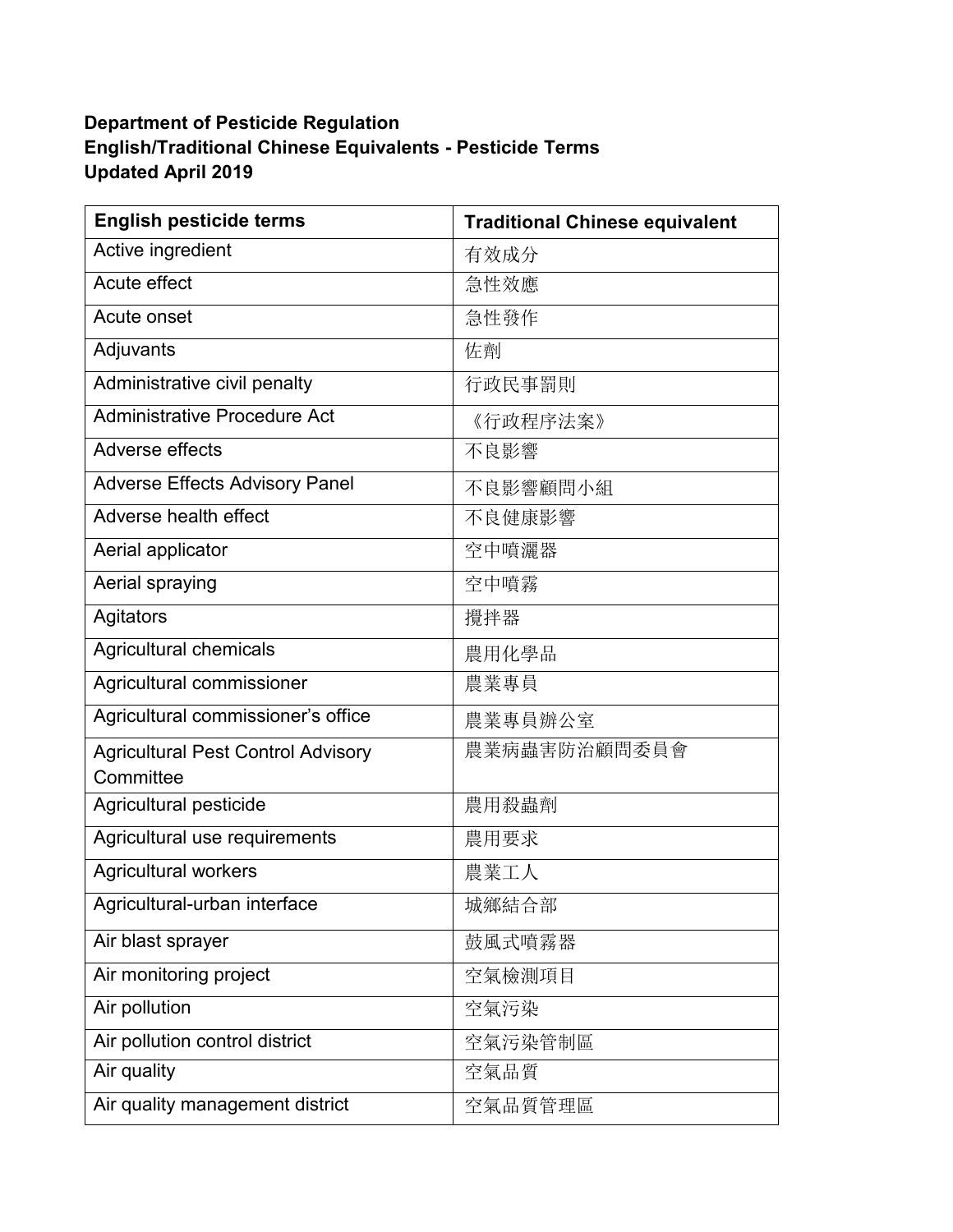| Air quality standards              | 空氣品質標準       |
|------------------------------------|--------------|
| <b>Air Resources Board</b>         | 空氣資源管理委員會    |
| Algicides                          | 除藻劑          |
| Alternative agricultural           | 替代農業         |
| Annual blue grass                  | 年生蓝草         |
| Antifouling paint                  | 防腐漆          |
| Antimicrobial pesticide            | 抗菌殺蟲劑        |
| Aphids                             | 蚜蟲           |
| Application pattern                | 應用模式         |
| <b>Application tank</b>            | 施用罐          |
| Application-specific information   | 施用資訊顯示       |
| display                            |              |
| Apron                              | 圍裙           |
| Attainment area                    | 合格地區         |
| <b>Attractants</b>                 | 引誘劑          |
| Authority to inspect               | 檢測機構         |
| <b>Backflow prevention</b>         | 防回流          |
| <b>Backflow valve</b>              | 回流閥          |
| Back-pack sprayer                  | 揹包式噴霧器       |
| <b>Bag burning</b>                 | 裝袋焚燒         |
| <b>Bait station</b>                | 誘餌站          |
| <b>Beetles</b>                     | 甲蟲           |
| <b>Bermuda Grass</b>               | 狗牙草          |
| Best management practices (BMPs)   | 最佳管理作業 (BMP) |
| <b>Biochemical product</b>         | 生化產品         |
| <b>Biocides</b>                    | 生物殺菌劑        |
| <b>Biological control</b>          | 生物防治         |
| <b>Birth Defect Prevention Act</b> | 《先天缺陷防治法案》   |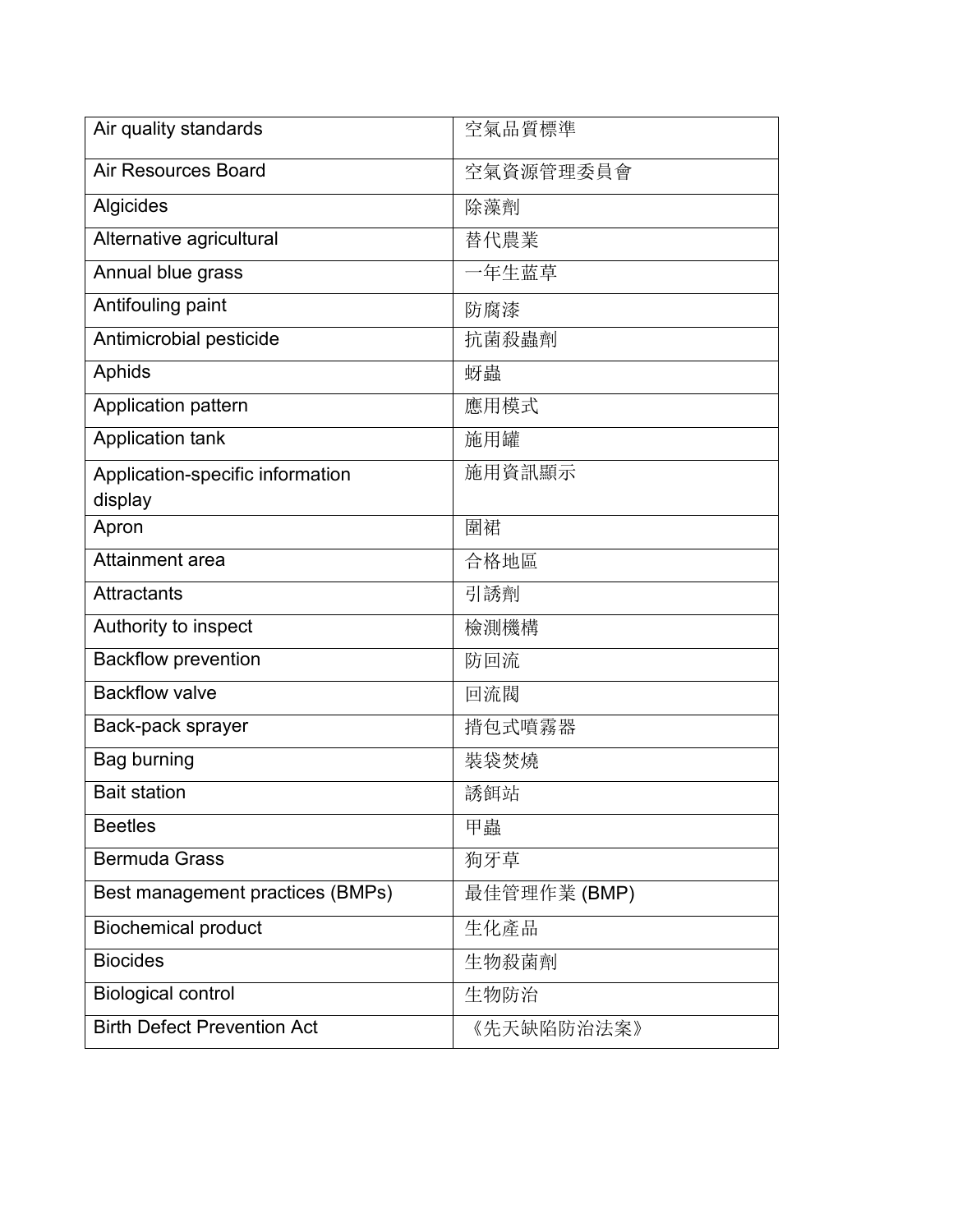| <b>Blossom blight</b>                               | 花枯病                |
|-----------------------------------------------------|--------------------|
| <b>Branch dieback</b>                               | 頂梢枯死               |
| <b>Brand name</b>                                   | 品牌                 |
| <b>Breakdown products</b>                           | 分解產物               |
| <b>Brown rot</b>                                    | 褐腐病                |
| <b>Bud</b>                                          | 萌芽                 |
| <b>Buffer zone</b>                                  | 緩衝區                |
| Bug                                                 | 昆蟲                 |
| Bug bomb                                            | 殺蟲壓力罐              |
| <b>Byproduct</b>                                    | 副產品                |
| Cabbage looper                                      | 紋夜蛾                |
| California Agricultural                             | 加州農業主委與檢驗員協會       |
| <b>Commissioners and Sealers</b>                    | (CACASA)           |
| <b>Association (CACASA)</b>                         |                    |
| California Code of Regulations                      | 《加州法規》             |
| <b>California Environmental Protection</b>          | 加州環保署              |
| Agency                                              |                    |
| <b>California Environmental Quality Act</b>         | 《加州環境品質法案》         |
| California Pesticide Information<br>Portal (CalPIP) | 加州農藥用量數據庫 (CalPIP) |
| Canker                                              | 潰瘍病                |
| Canola Oil                                          | 芥花油                |
| Canopy (tree)                                       | 樹冠                 |
| Carbamates                                          | 氨基甲酸酯              |
| Carpenter worm                                      | 木蟲                 |
| Cartridge respirator                                | 濾罐式呼吸器             |
| Caterpillars                                        | 毛毛蟲                |
| Caution (as signal word on label)                   | 注意(標籤警告用語)         |
| <b>Center for Analytical Chemistry</b>              | 化學分析中心             |
| <b>Central location</b>                             | 中央位置               |
| Certificates of registration                        | 登記證書               |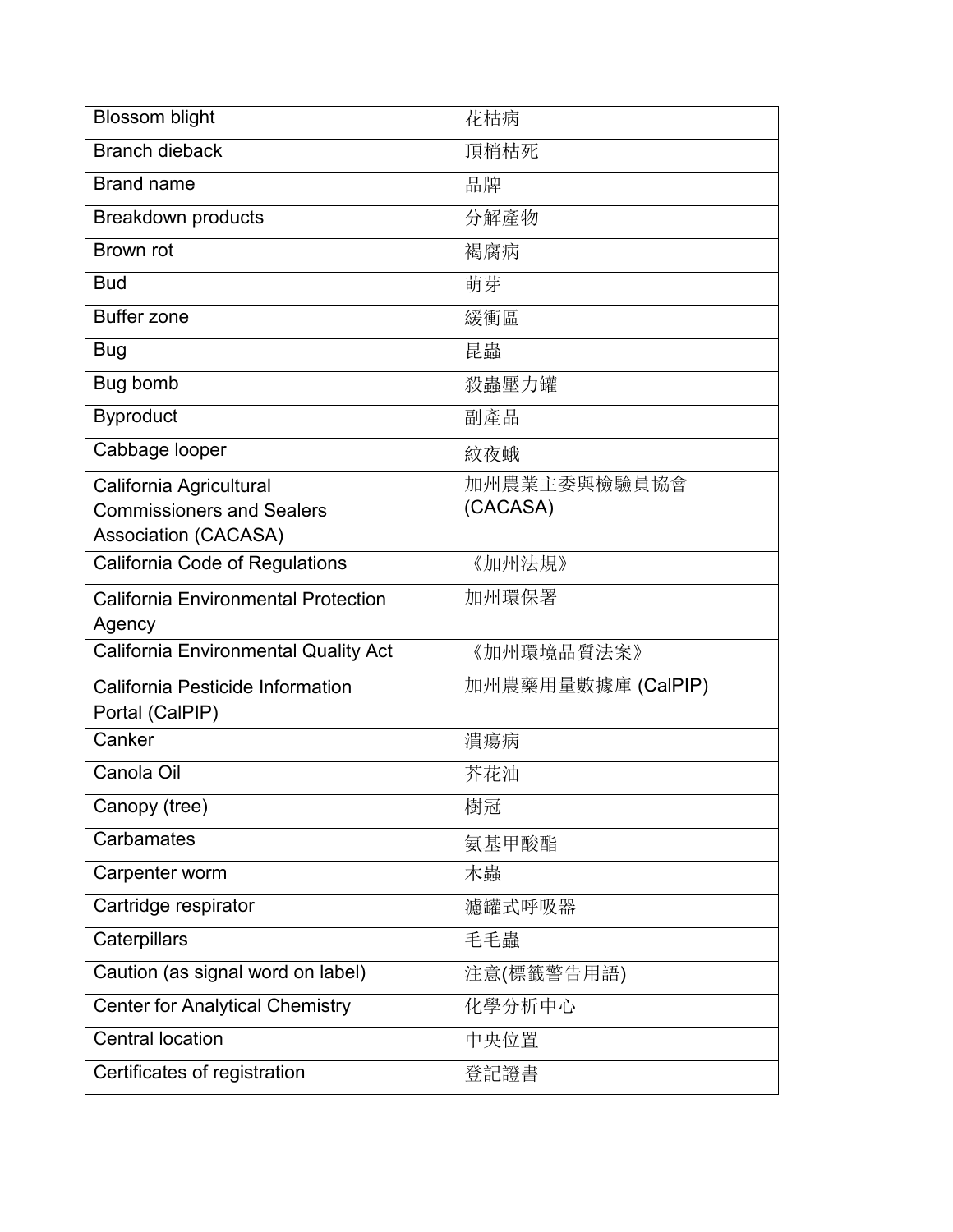| Certification                   | 認證        |
|---------------------------------|-----------|
| Certified private applicator    | 合法私人噴藥員   |
| Chalk                           | 粉筆狀殺蟲劑    |
| <b>Checklist</b>                | 查核清單      |
| Chemical-resistant apron        | 防化圍裙      |
| Chemical-resistant clothing     | 防化衣       |
| Chemical-resistant gloves       | 防化手套      |
| Chemigation                     | 化學灌溉      |
| Chlorinated hydrocarbons        | 氯化烴       |
| Cholinesterase                  | 膽鹼酯酶      |
| Cholinesterase inhibition       | 膽鹼酯酶抑制    |
| Chronic effect                  | 慢性效應      |
| Chronic onset                   | 慢性發作      |
| Chronic toxicology data         | 慢性毒理學資料   |
| Clay                            | 黏土        |
| Clear-winged moth               | 透翅蛾       |
| Closed mixing system            | 封閉式攪拌系統   |
| <b>Colonial Bentgrass</b>       | 細紀剪股穎     |
| Commodity - agricultural        | 農產品       |
| Common name (of a pesticide)    | (殺蟲劑) 通用名 |
| Compliance action               | 合規行動      |
| Compliance assessment           | 合規評估      |
| Compliance assistance           | 合規協助      |
| Compliance interview            | 合規面談      |
| Computer model                  | 電腦模型      |
| Compost                         | 堆肥        |
| <b>Conditional registration</b> | 有條件登記     |
| Confined aquifer                | 承壓含水層     |
| Conflict with label             | 與標籤衝突     |
| <b>Consumer fact sheets</b>     | 消費者事實報表   |
| Continuing education            | 進修教育      |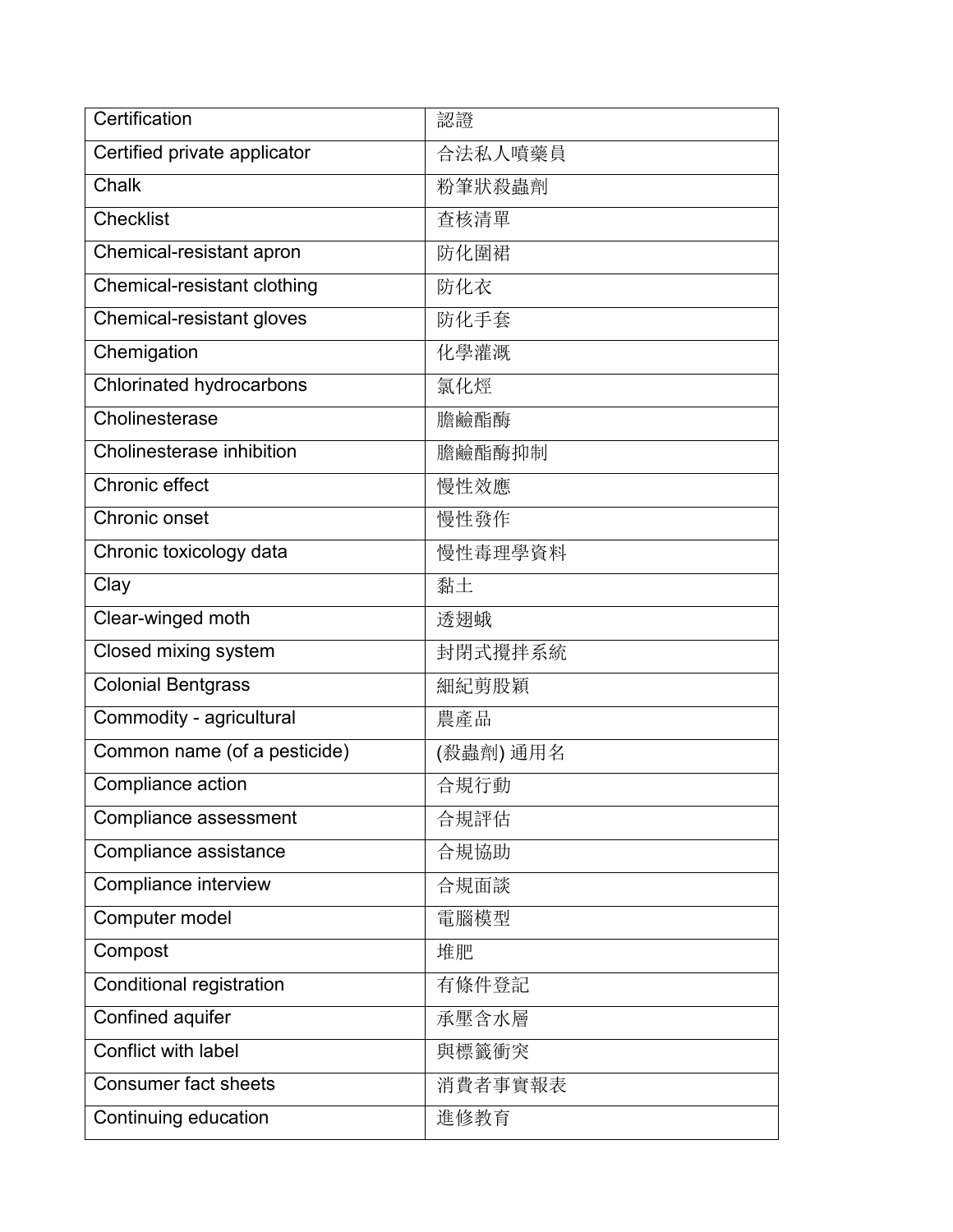| Cooperative agreement (with U.S.<br>EPA) | 合作協定(與美國環保署簽訂)   |
|------------------------------------------|------------------|
| County registration                      | 縣政府登記            |
| Cover crop                               | 覆蓋作物             |
| Coveralls                                | 罩衣               |
| Crack and crevice                        | 裂縫               |
| Crank                                    | 曲柄               |
| Crape myrtle                             | 紫薇               |
| Crisis exemption                         | 噴灑受管制之殺蟲劑通知豁免    |
| Criteria air pollutant                   | 標準空氣污染物          |
| Cultural activities (on a crop)          | (農作物) 種植活動       |
| <b>Cumulative risk</b>                   | 累積風險             |
| Danger (as signal word on label)         | 危險(標籤警告用語)       |
| Data acquisition                         | 資料採集             |
| Data base                                | 資料庫              |
| Data call-in                             | 受管制殺蟲劑許可證持有人來電匯報 |
|                                          |                  |
| Data collection                          | 資料蒐集             |
| Data gap                                 | 資料差距             |
| Dealer designated agent                  | 經銷商指定代理          |
| <b>Defoliants</b>                        | 脫葉劑              |
| Degradation product                      | 降解產物             |
| <b>Department of Consumer Affairs</b>    | 消費者事務部           |
| Department of Fish and Game              | 魚獵部              |
| Department of Food and Agriculture       | 糧食和農業部           |
| <b>Department of Health Services</b>     | 衛生服務部            |
| Department of Industrial Relations-      | 工業關係部— 加州職業安全與健康 |
| Cal/OSHA                                 | 處                |
| Department of Pesticide Regulation       | 農藥管理局            |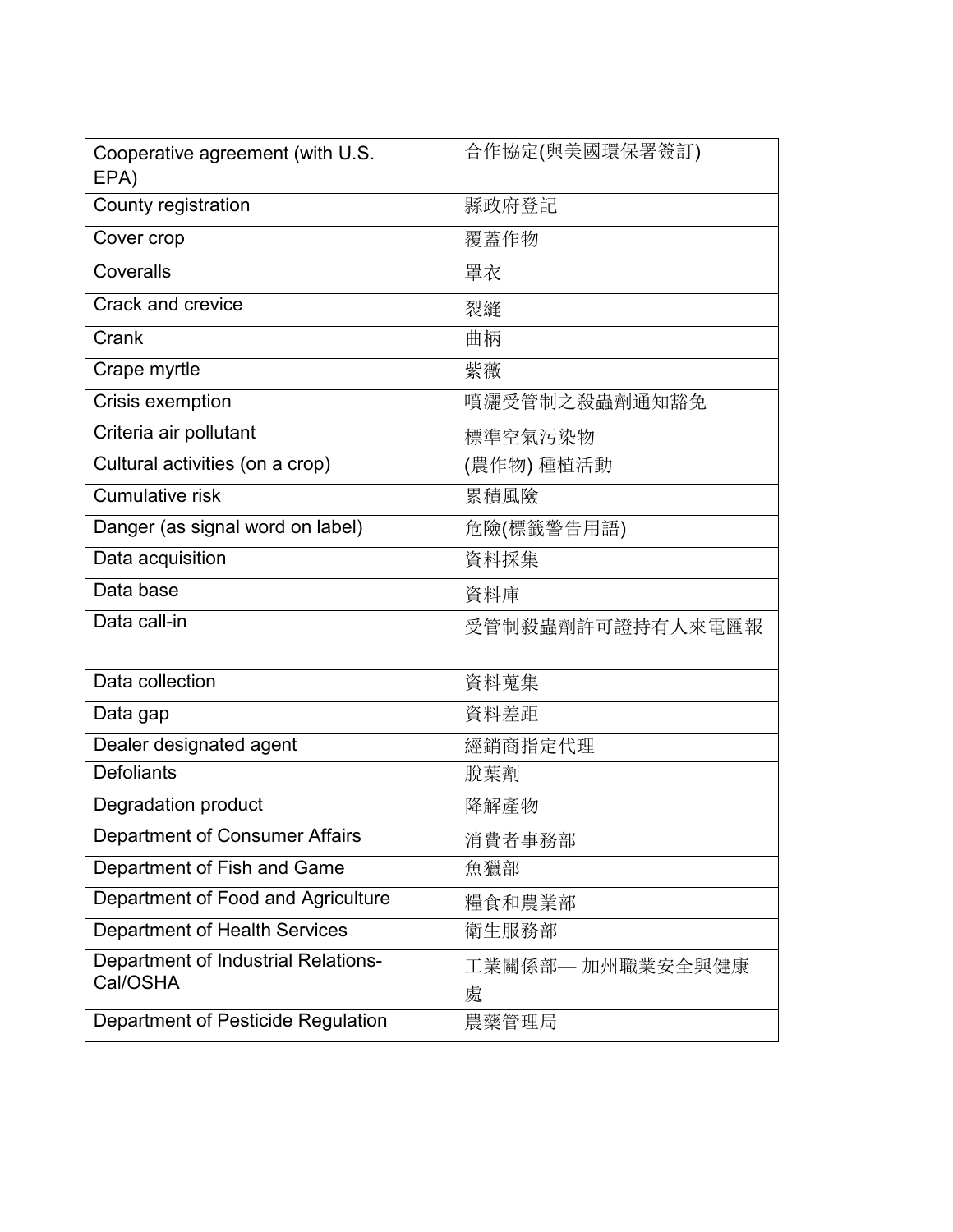| Department of Toxic Substances<br>Control     | 毒物管制部                |
|-----------------------------------------------|----------------------|
| Deposition aids                               | 沉降助劑                 |
| Diamondback moth                              | 小菜蛾                  |
| <b>Dieback</b>                                | 從頂梢開始枯死              |
| Dietary exposure                              | 經食物攝取接觸殺蟲劑           |
| Dietary risk assessment                       | 膳食風險評估               |
| <b>Diluent</b>                                | 稀釋劑                  |
| Direct supervision                            | 直接督導                 |
| Disc-core nozzles                             | 盤芯式噴頭                |
| <b>Disinfectants</b>                          | 消毒劑                  |
| Dislodgeable leaf residue                     | 可提取葉片殘留量             |
| Division 6 - Pest Control Operations<br>(FAC) | 第6分部—害蟲防治運營<br>(FAC) |
| <b>Division of Administrative Services</b>    | 行政服務分部               |
| Division of Pest Management,                  | 害蟲管理、環境監控、強制執行與執     |
| Environmental Monitoring,                     | 照頒發分部                |
| <b>Enforcement and Licensing</b>              |                      |
| Doctor's first report                         | 醫生初步報告               |
| Dormant period                                | 休眠期                  |
| Dormant spray                                 | 休眠期噴藥                |
| Dose                                          | 劑量                   |
| Dose-response assessment                      | 劑量-效應評價              |
| <b>DPR Fund</b>                               | 農藥管理局(DPR) 基金        |
| <b>Drift Minimization Initiative</b>          | 使漂移殘留最小化措施           |
| Drift, pesticide                              | 農藥飄散                 |
| Drift, substantial                            | 大量飄散                 |
| Drip irrigation                               | 滴式灌溉                 |
| Drop-crotch pruning                           | 樹冠修剪                 |
| Drum                                          | 鼓輪                   |
| Dual-use product                              | 兩用產品                 |
| Duration of exposure                          | 暴露時間                 |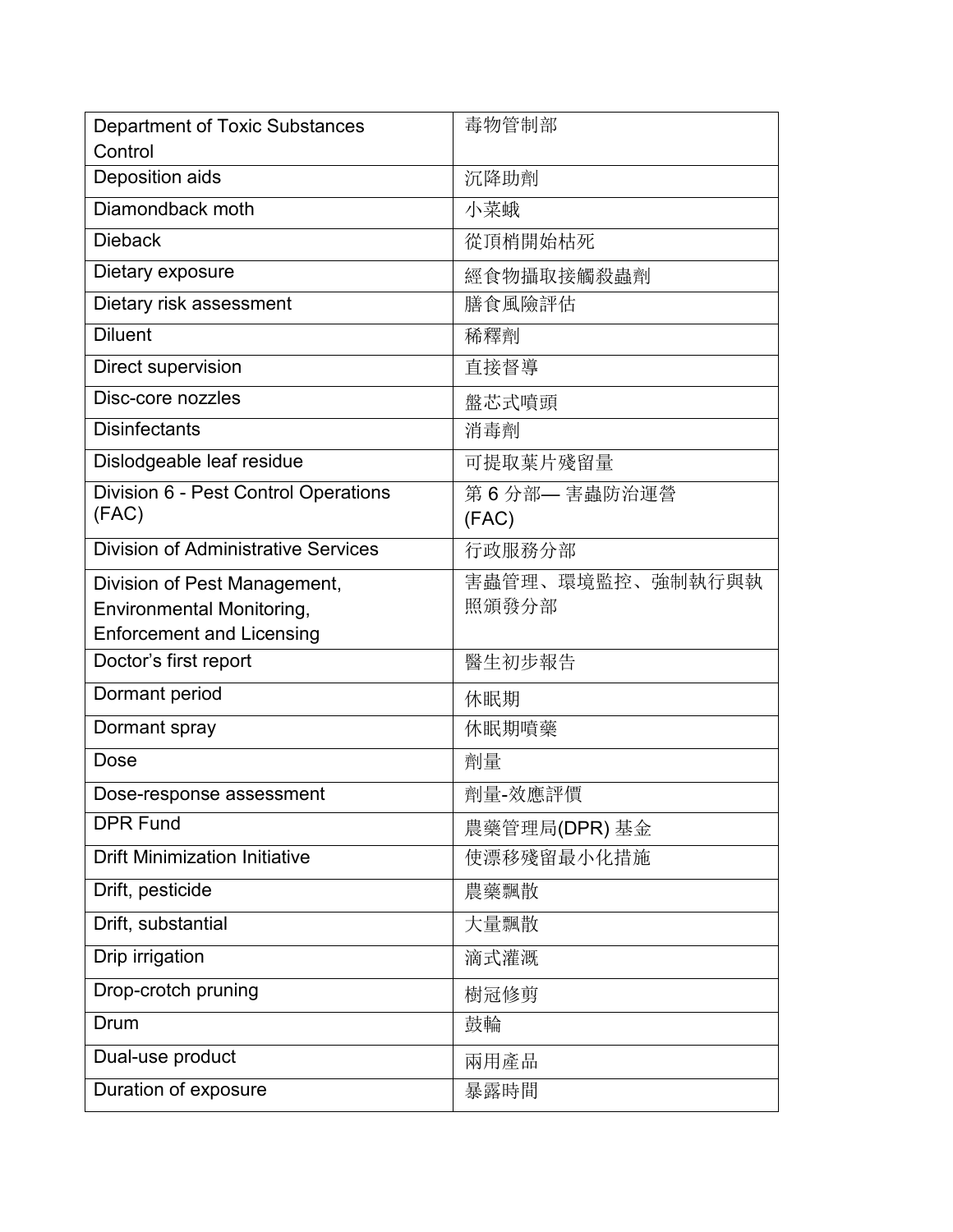| <b>Dusts</b>                                                      | 塵土              |
|-------------------------------------------------------------------|-----------------|
| Early entry                                                       | 提早進入            |
| Earwigs                                                           | 蠼螋              |
| Effectiveness evaluation (of CACs)                                | 效力評估(加州農業委員)    |
| Efficacy                                                          | 功效              |
| Electrostatic sprayer                                             | 靜電式噴霧器          |
| Emergency exemption from<br>registration                          | 緊急情況豁免登記        |
| <b>Emergency regulation</b>                                       | 緊急情況管制          |
| <b>Emission factor</b>                                            | 排放係數            |
| <b>Emission inventory</b>                                         | 排放記錄            |
| <b>Emulsifiable concentrates</b>                                  | 可乳化濃縮劑          |
| Enclosed cab (on tractor)                                         | (拖拉機)封閉式駕駛室     |
| <b>Endangered species</b>                                         | 瀕危物種            |
| <b>Enforcement action</b>                                         | 執法行動            |
| <b>Enforcement Action Database</b><br>(EnfAct)                    | 執法行動資料庫(EnfAct) |
| <b>Enforcement guidelines</b>                                     | 執法指南            |
| <b>Engineering controls</b>                                       | 工程控制            |
| Environmental fate data                                           | 環境歸趨資料          |
| Environmental justice                                             | 環境公正            |
| Environmental monitoring                                          | 環境監控            |
| <b>Environmental Monitoring Branch</b>                            | 環境監控分部          |
| EPA worker training verification card                             | 環保署工作人員訓練驗證卡    |
| Establishment (e.g., location where<br>pesticide is manufactured) | 設施(例如,殺蟲劑製造地點)  |
| Exotic pest project                                               | 外來害蟲項目          |
| Experimental use permit                                           | 試驗性使用許可         |
| Exposure                                                          | 暴露              |
| <b>Exposure assessment</b>                                        | 暴露評估            |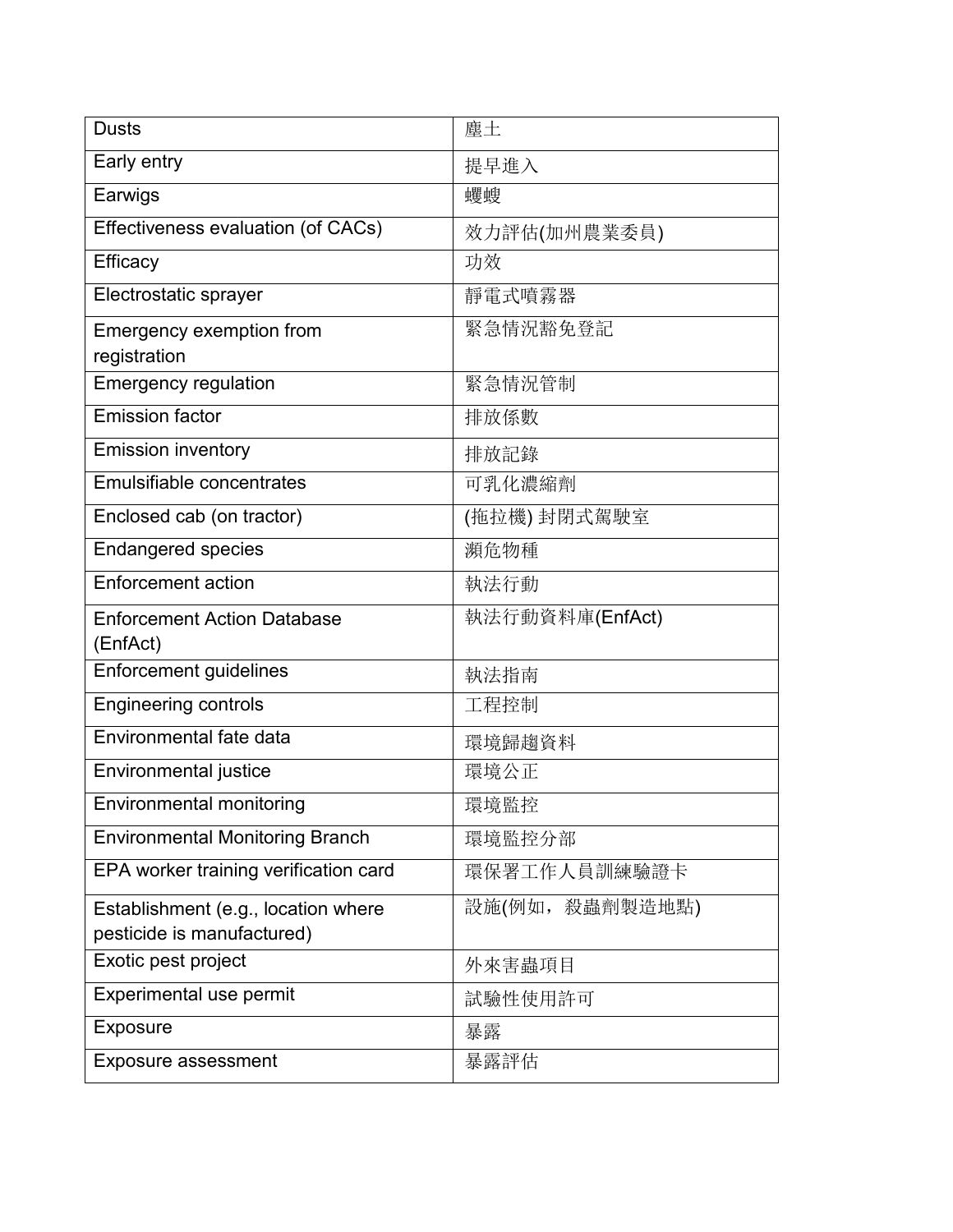| Exposure mechanism                                            | 接觸機制                         |
|---------------------------------------------------------------|------------------------------|
| Exposure scenario                                             | 接觸情境                         |
| External Affairs, Office of                                   | 外事辦公室                        |
| Face shield                                                   | 護面罩                          |
| Farm                                                          | 農場                           |
| Farm advisor                                                  | 農場顧問                         |
| Farm employees                                                | 農場員工                         |
| Farm labor contractor                                         | 農場合同工                        |
| Farm manager                                                  | 農場經理                         |
| Farm owner                                                    | 農場主                          |
| Farm workers                                                  | 農場工人                         |
| Farmer                                                        | 農夫                           |
| Farming operation                                             | 農業經營                         |
| Feasible alternative                                          | 可行的替代方案                      |
|                                                               |                              |
| Federal Insecticide, Fungicide and<br>Rodenticide Act (FIFRA) | 《聯邦殺蟲劑、殺菌劑與滅鼠劑法案<br>》(FIFRA) |
| Fescue                                                        | 葦狀羊茅                         |
| Field fumigation                                              | 農田藥薰                         |
| Field posting                                                 | 農田告示                         |
| <b>Field studies</b>                                          | 田野調査                         |
| <b>Field workers</b>                                          | 農田工人                         |
| Fixed-wing aircraft                                           | 固定翼飛機                        |
| Fittings                                                      | 配件                           |
| Flagger                                                       | 空中噴灑殺蟲劑之地面標示人員               |
| Flood irrigation                                              | 淹灌                           |
| Flowable                                                      | 可流動的                         |
| Flypaper                                                      | 捕蠅紙                          |
| Foggers, insect foggers                                       | 噴霧器,<br>噴霧殺蟲器                |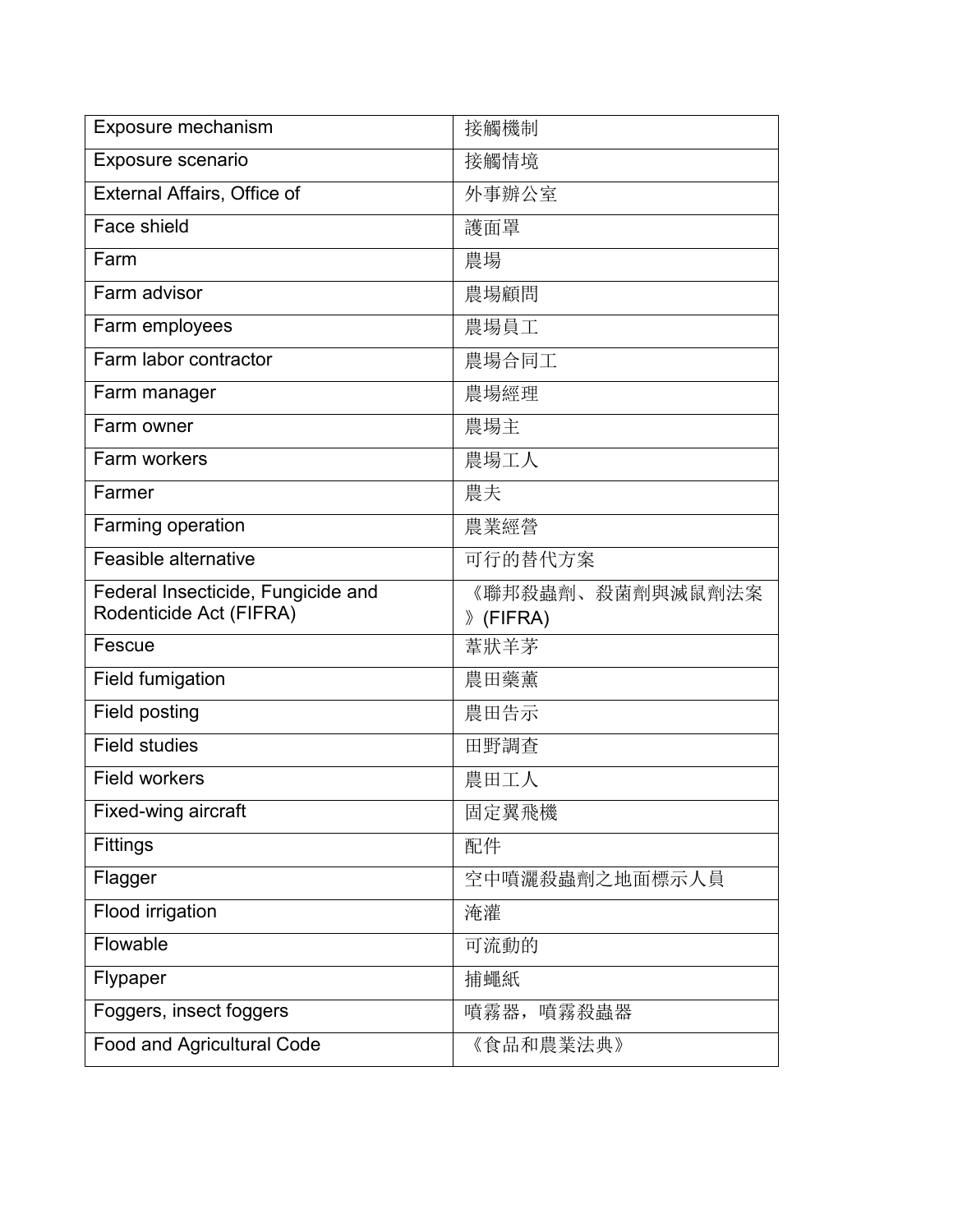| <b>Food Quality Protection Act</b>  | 《食物品質保護法案》  |
|-------------------------------------|-------------|
| Food safety                         | 食品安全        |
| <b>Fragrant pears</b>               | 香梨          |
| Full-face respirator                | 面罩式呼吸器      |
| Fumigants                           | 煙薰劑         |
| <b>Functional equivalency</b>       | 同等功能        |
| Fungicides                          | 殺黴劑         |
| Fungus gnats                        | 真菌          |
| Gear settings                       | 齒輪設定        |
| Geographic information system (GIS) | 地理資訊系統(GIS) |
| Good hygiene                        | 良好衛生        |
| Granular applicator                 | 粒狀物散佈機      |
| Grasshopper                         | 蚱蜢          |
| Gravitational water, gravity water  | 重力水         |
| Green house                         | 溫室          |
| Ground application                  | 農地施藥        |
| <b>Ground water</b>                 | 地下水         |
| Ground water protection             | 地下水保護       |
| Ground water protection area        | 地下水保護區      |
| Grower                              | 農場主         |
| Gumming                             | 塗膠          |
| Handler, pesticide                  | 殺蟲劑操作人員     |
| Hand-operated                       | 手動          |
| <b>Handout material</b>             | 傳單資料        |
| <b>Harvest interval</b>             | 採收間隔        |
| Hazard communication                | 危害公示        |
| Hazard communication program        | 危害公示計劃      |
| <b>Hazard identification</b>        | 危害認定        |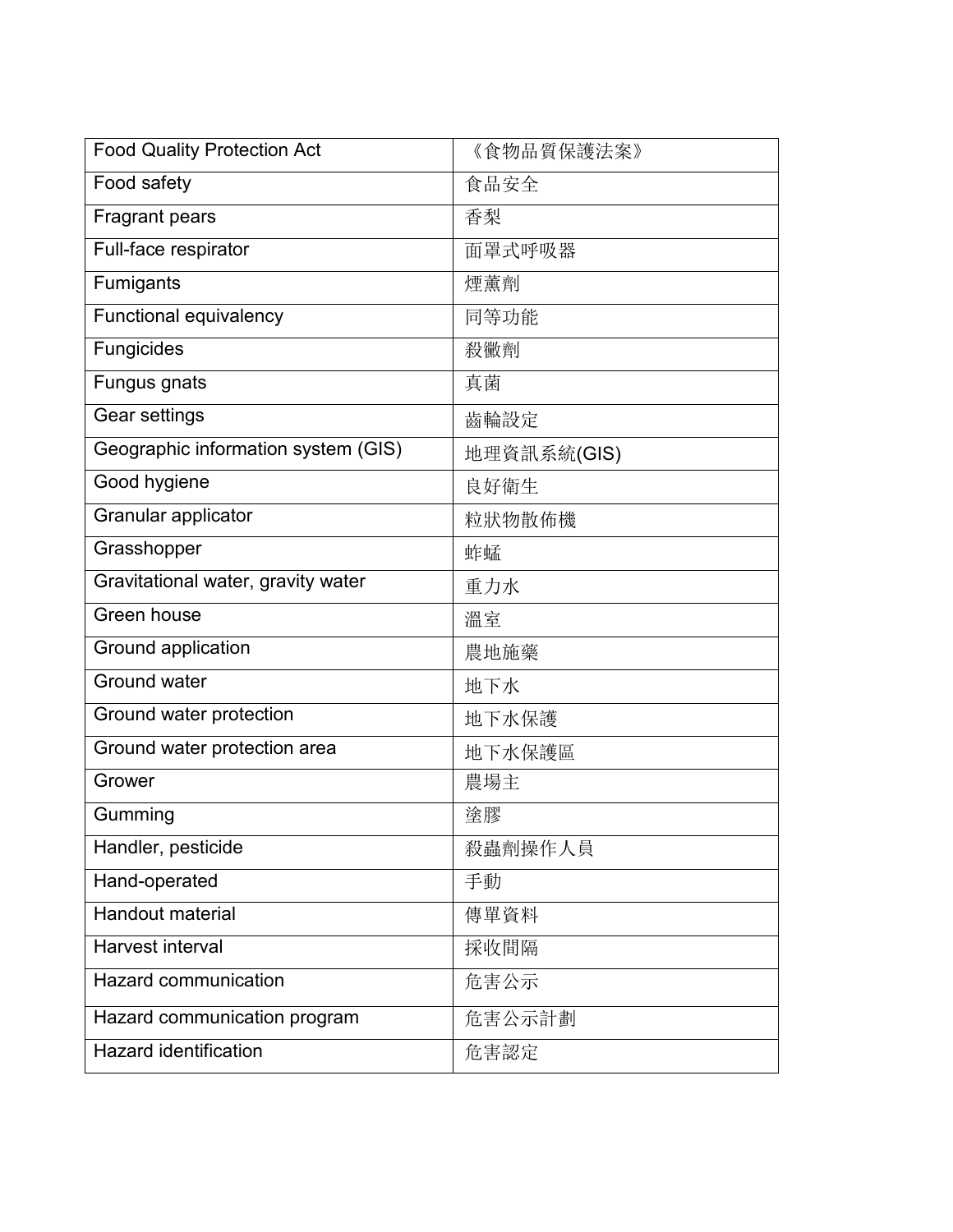| Hazardous air pollutant (HAP)        | 有害空氣污染物(HAP) |
|--------------------------------------|--------------|
| <b>Healthy Schools Act</b>           | 《健康校園法案》     |
| <b>Hearing officer</b>               | 聽證官          |
| <b>Herbicides</b>                    | 除草劑          |
| Home use pesticide                   | 家用殺蟲劑        |
| Home-and-garden use                  | 供家庭和花園使用     |
| Honey dew                            | 甘露           |
| Hopper                               | 料斗           |
| Hose end sprayer                     | 軟管端噴霧器       |
| Household pesticide                  | 家用殺蟲劑        |
| Illegal pesticide use                | 非法使用殺蟲劑      |
| Industrial use pesticide             | 工業用殺蟲劑       |
| Inert ingredients                    | 輔助成分         |
| <b>Information Technology Branch</b> | 資訊技術分部       |
| Ingredient statement                 | 成分說明         |
| Initial statement of reasons         | 初步理由聲明       |
| Insect growth regulators             | 昆蟲生長調節劑      |
| Insecticides                         | 殺蟲劑          |
| Inspection                           | 稽查           |
| Inspection, pre-application          | 施用前稽查        |
| Inspector                            | 稽查員          |
| Institutional use                    | 供機關單位使用      |
| Integrated Waste Management Board    | 綜合廢棄物管理委員會   |
| Interim registration                 | 臨時登記         |
| Investigation, episode               | 事件調查         |
| Investigation, illness               | 疾病調查         |
| Investigative sampling               | 調查抽樣         |
| IPM Innovator                        | 綜合害蟲管理創新者    |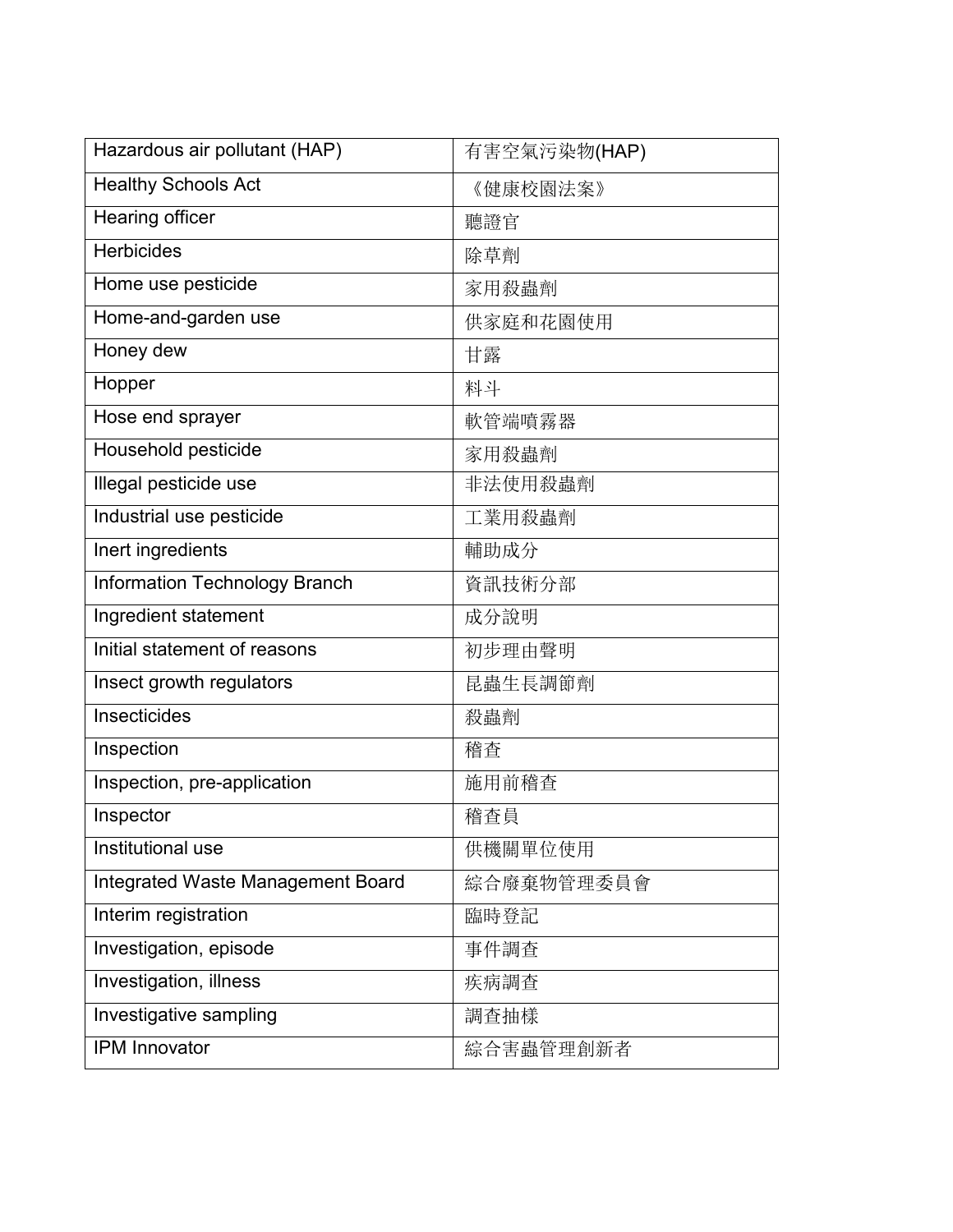| <b>IPM</b> manuals                          | 綜合害蟲管理手冊      |
|---------------------------------------------|---------------|
| Label                                       | 標籤            |
| Label amendment                             | 標籤修正          |
| Label Resource Center (DPR)                 | 標籤資源中心(DPR)   |
| Labeling                                    | 貼標籤           |
| Lacewings                                   | 草蛉            |
| Lady beetles                                | 瓢蟲            |
| Landfill                                    | 垃圾掩埋場         |
| Landscape maintenance                       | 景觀維護          |
| Lawn grubs                                  | 草坪蠐螬          |
| Leaching                                    | 過濾            |
| Leafhoppers                                 | 葉蟬            |
| Leafminer                                   | 潛葉蟲           |
| Leafroller                                  | 捲葉蟲           |
| Lice                                        | 蝨子            |
| Licensed pest control dealers               | 持照害蟲防治經營商     |
| Licensing                                   | 執照頒發          |
| Licensing and Certification Program         | 執照頒發與認證計劃     |
| Likely to enter                             | 可能進入          |
| Local enforcement                           | 地方執法部門        |
| Location-specific (information on           | 特定地點(許可證上的資訊) |
| permit)                                     |               |
| Longhorn borer                              | 天牛            |
| Louse                                       | 蝨子            |
| Lychee                                      | 荔枝            |
| Maintenance gardener                        | 維護園藝師         |
| <b>Management Agency Agreement</b><br>(MAA) | 《管理機關協定》(MAA) |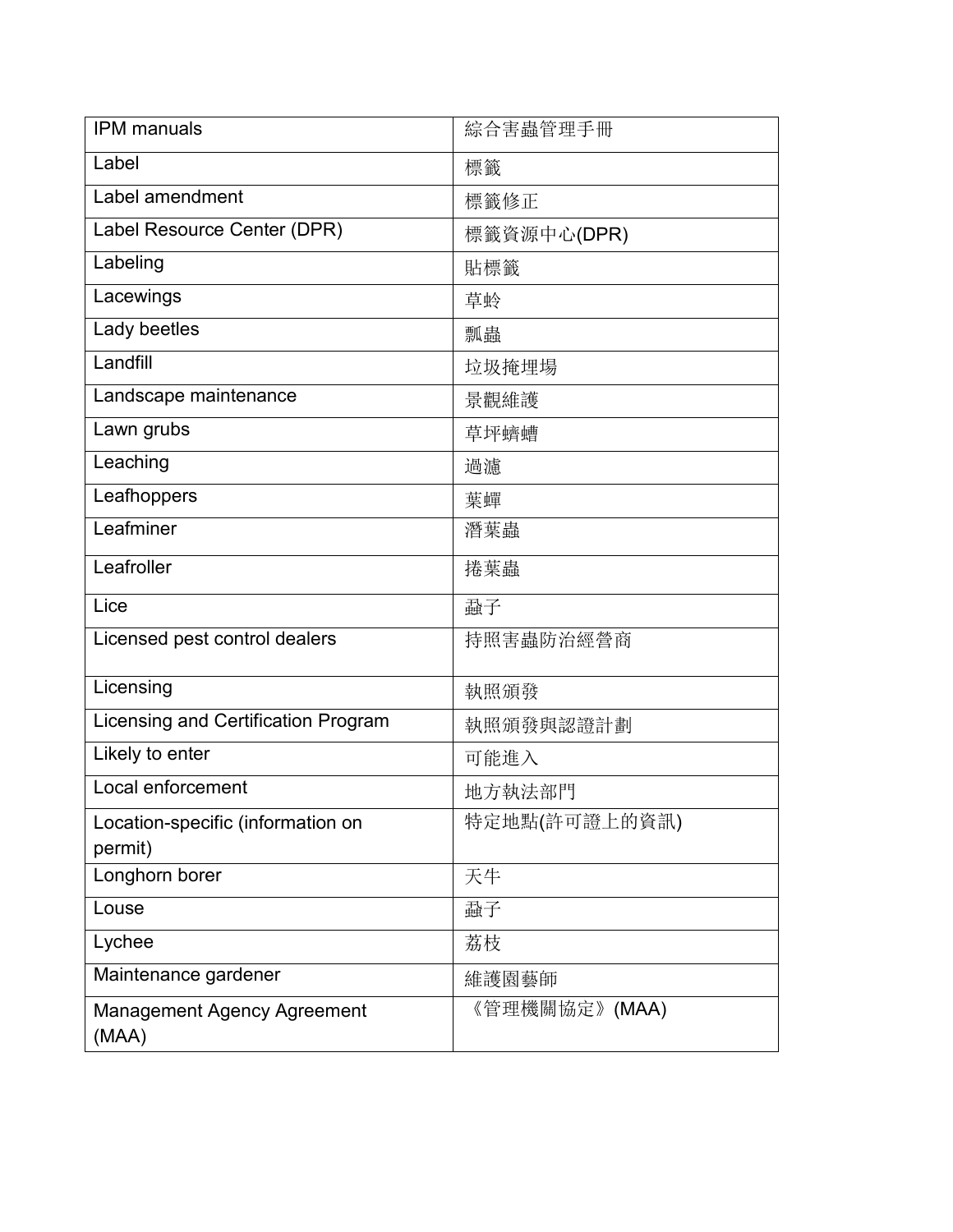| Manufacturing-use product                                      | 製造用產品       |
|----------------------------------------------------------------|-------------|
| Margin of exposure                                             | 暴露限值        |
| Marketplace Surveillance Program                               | 市場監測計劃      |
| Mask chafer                                                    | 金龜子         |
| Material safety data sheet                                     | 材料安全資料表     |
| Mealybug                                                       | 粉蚧蟲         |
| <b>Medical monitoring</b>                                      | 醫學監控        |
| Medical supervision                                            | 醫學督導        |
| Human Health Assessment Branch                                 | 人體健康評價處     |
| Memorandum of understanding<br>(MOU)                           | 理解備忘錄 (MOU) |
| Metabolite                                                     | 代謝物         |
| Microbials                                                     | 微生物         |
| Mill assessment                                                | 殺蟲劑稅評估      |
| Mill assessment rate                                           | 殺蟲劑稅評估率     |
| Mill disbursement                                              | 殺蟲劑稅支出      |
| Mills (as in "2.1 mills on each dollar of<br>pesticide sales") | 殺蟲劑稅        |
| Minimal Exposure Pesticide list                                | 最低殺蟲劑暴露清單   |
| <b>Mite</b>                                                    | 蟎           |
| <b>Miticides</b>                                               | 殺蟎劑         |
| Mitigation measure                                             | 灌溉措施        |
| Mitigation option                                              | 灌溉選擇        |
| Mix tank                                                       | 攪拌罐         |
| Mix/load                                                       | 攪拌/裝載       |
| Monthly pesticide use report                                   | 每月殺蟲劑使用報告   |
| Moth                                                           | 飛蛾          |
| Mulch                                                          | 覆蓋物         |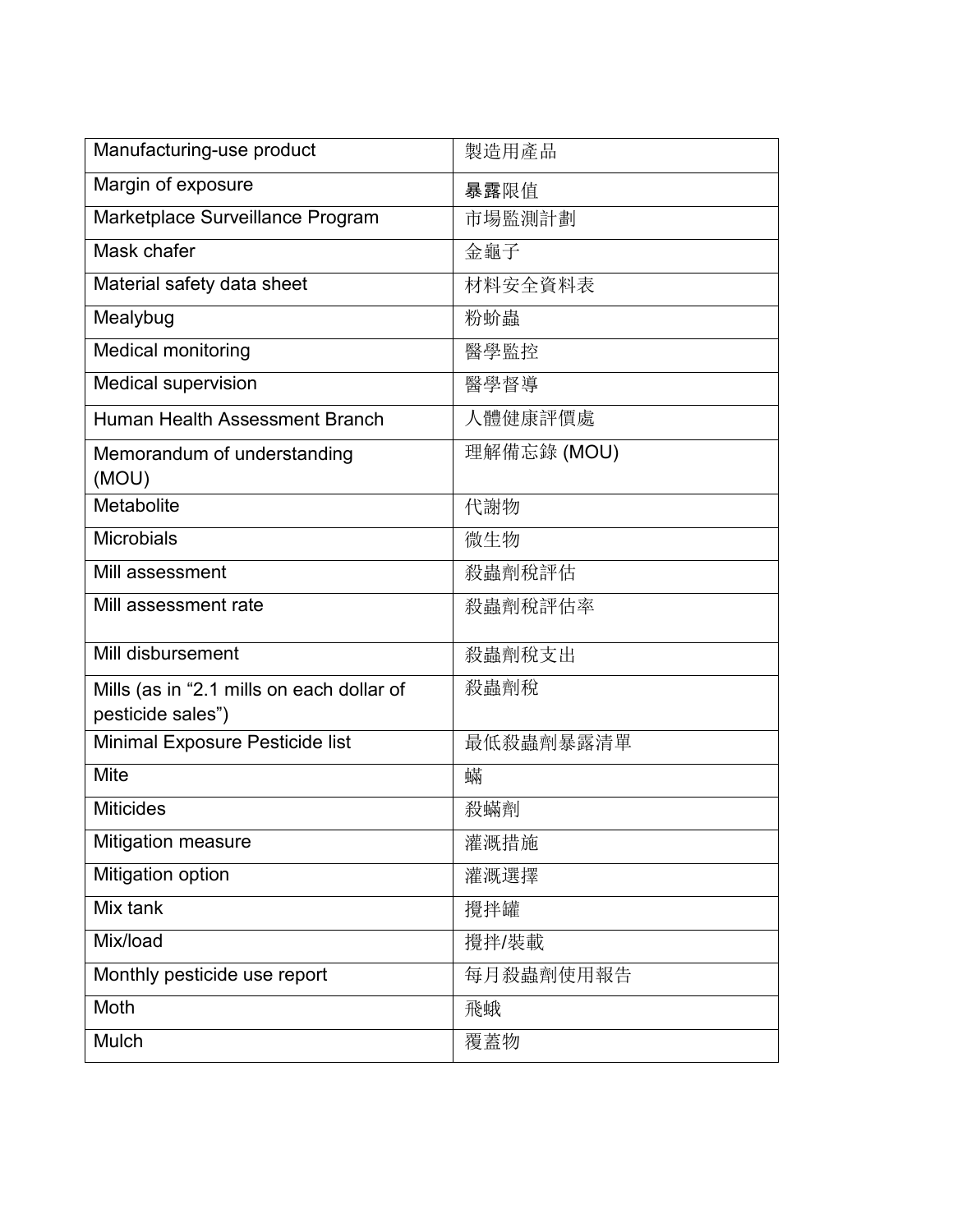| Mulching                                                          | 覆蓋                      |
|-------------------------------------------------------------------|-------------------------|
| Multiresidue screening test                                       | 多殘餘物篩檢測試                |
| National Institute for Occupational<br>Safety and Health (NIOSH)  | 國家職業安全與健康研究所<br>(NIOSH) |
| Negotiated work plan                                              | 協商工作計劃                  |
| <b>Nematicides</b>                                                | 殺線蟲藥                    |
| New active ingredient                                             | 新有效成分                   |
| <b>Nits</b>                                                       | 幼蝨                      |
| Non-agricultural pesticide                                        | 非農用殺蟲劑                  |
| Nonattainment area                                                | 未達標地區                   |
| Noncompliance                                                     | 不合規                     |
| Nonpoint pollution                                                | 非點源污染                   |
| Nontarget organisms                                               | 非目標生物體                  |
| No-observed-effect level                                          | 觀察無效應劑量                 |
| Notice of application                                             | 申請通知                    |
| Notice of intent                                                  | 意向通知                    |
| Notice of violation                                               | 違規通知                    |
| Notice to Registrants                                             | 登記者通知                   |
| <b>Nozzle</b>                                                     | 噴嘴                      |
| Offender, repeat offender                                         | 違法者, 累犯                 |
| Office of Administrative Law                                      | 行政法辦公室                  |
| <b>Office of Environmental Health</b><br><b>Hazard Assessment</b> | 環境健康危害評估辦公室             |
| <b>Office of Pesticide Programs</b>                               | 殺蟲劑計劃辦公室                |
| Ombudsman                                                         | 申訴專員                    |
| Operational plan                                                  | 營運計劃                    |
| Operator identification number                                    | 操作員身份號碼                 |
| Organophosphates                                                  | 有機磷酸酯類                  |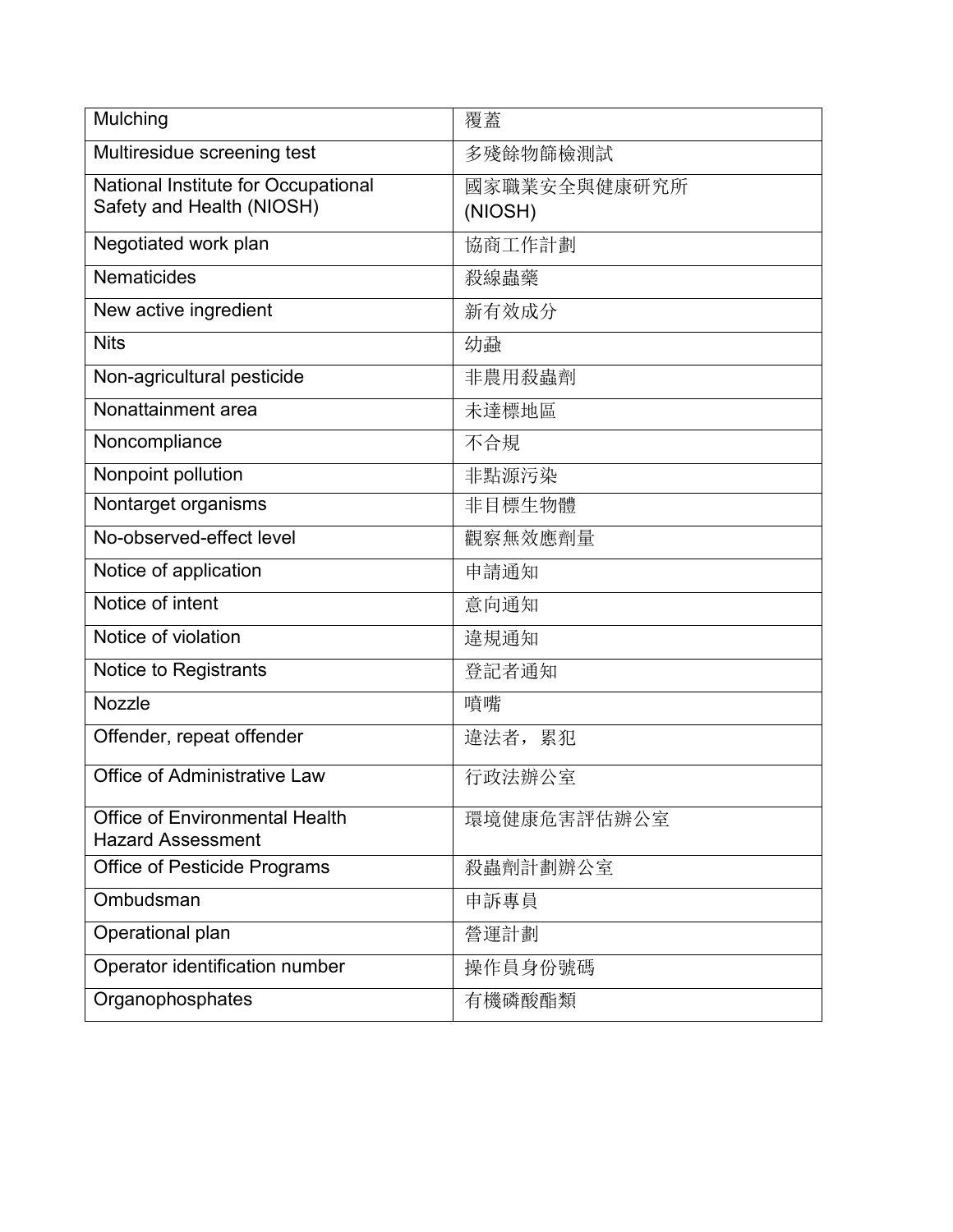| Outreach program                    | 推廣計劃          |
|-------------------------------------|---------------|
| Peat moss                           | 泥炭蘚           |
| Peer review                         | 同行評審          |
| Permit (restricted material permit) | 許可證(限制性材料許可證) |
| Permit appeal                       | 許可證申訴         |
| <b>Permit conditions</b>            | 許可證條件         |
| Permit review request               | 許可證審查請求       |
| Personal protective equipment (PPE) | 個人防護裝備(PPE)   |
| <b>Personnel Services Branch</b>    | 人事服務分部        |
| Pest control                        | 害蟲防治          |
| Pest control advisor (PCA)          | 害蟲防治顧問 (PCA)  |
| Pest control business               | 害蟲防治業         |
| Pest control company                | 害蟲防治公司        |
| Pest control dealer                 | 害蟲防治經營商       |
| Pest control device                 | 害蟲防治裝置        |
| Pest control operator               | 害蟲防治操作員       |
| Pest control records                | 害蟲防治記錄        |
| Pest management                     | 害蟲管理          |
| Pest Management Advisory            | 害蟲管理顧問委員會     |
| Committee                           |               |
| <b>Pest Management Alliance</b>     | 害蟲管理聯盟        |
| Pest Management Analysis and        | 害蟲管理分析與規劃方案   |
| Planning Program (PMAP)             | (PMAP)        |
| Pest Management and Licensing       | 害蟲管理與執照頒發分部   |
| <b>Branch</b>                       |               |
| <b>Pest Management Grant</b>        | 害蟲管理撥款        |
| Pest prevention                     | 害蟲預防          |
| Pest resistance                     | 害蟲抗藥性         |
| Pesticide broker                    | 殺蟲劑經紀人        |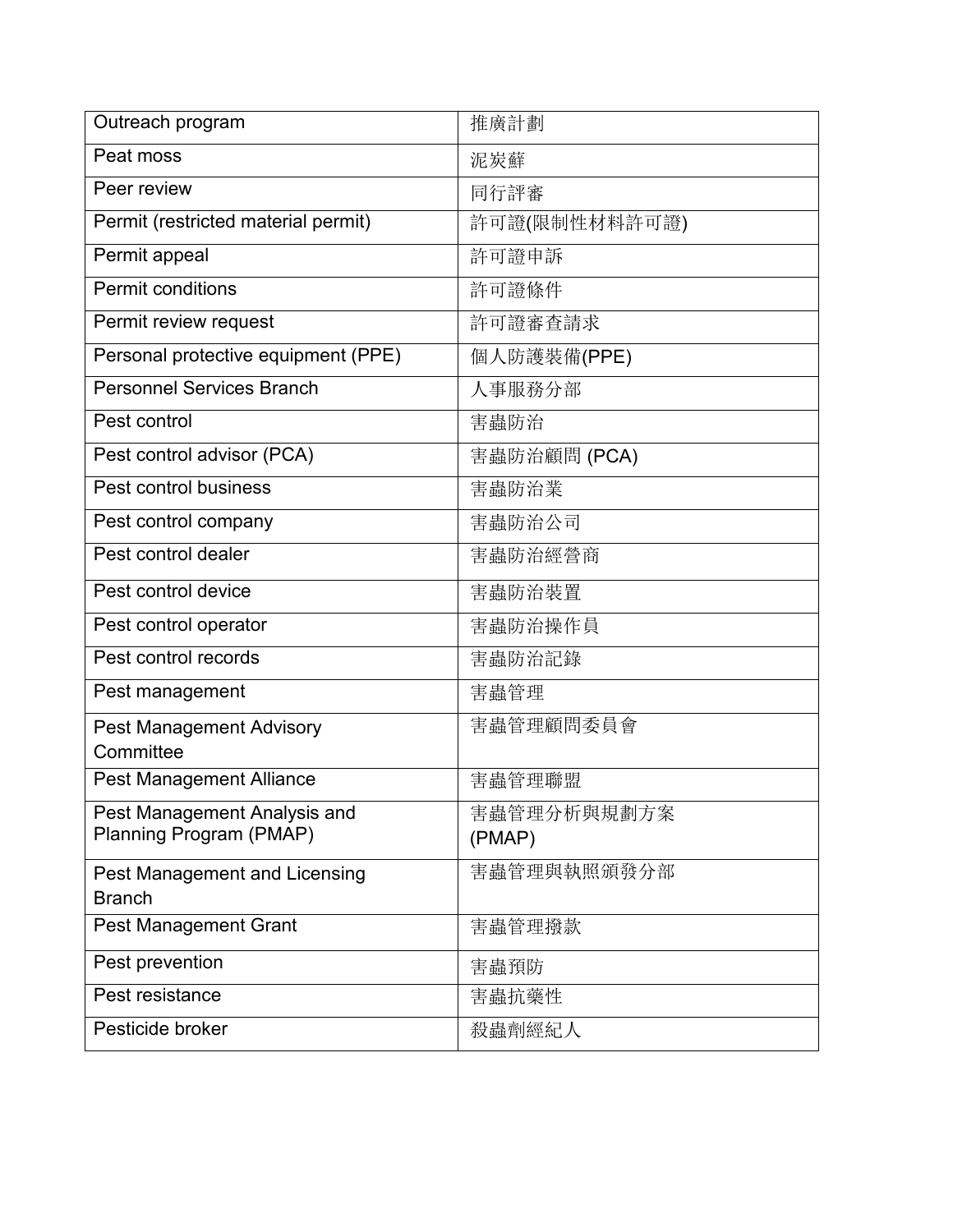| Pesticide container                                               | 殺蟲劑容器                 |
|-------------------------------------------------------------------|-----------------------|
| <b>Pesticide Contamination Prevention</b><br>Act                  | 殺蟲劑污染預防法              |
| Pesticide Data Program (USDA)                                     | 殺蟲劑資料計劃 (USDA)        |
| <b>Pesticide Enforcement Branch</b>                               | 殺蟲劑執法科                |
| Pesticide episode                                                 | 殺蟲劑事件                 |
| <b>Pesticide Handlers Exposure</b><br><b>Database</b>             | 殺蟲劑處理人員曝露資料庫          |
| Pesticide hazard communication<br>program                         | 殺蟲劑危害交流計劃             |
| Pesticide illness reports                                         | 殺蟲劑致病報告               |
| <b>Pesticide Illness Surveillance</b><br>Program                  | 殺蟲劑致病監測計劃             |
| Pesticide poisoning                                               | 殺蟲劑中毒                 |
| <b>Pesticide Product Registration</b><br><b>Reform Initiative</b> | 殺蟲劑產品登記改革倡議方案         |
| <b>Pesticide Registration and Evaluation</b><br>Committee (PREC)  | 殺蟲劑登記及評估委員會<br>(PREC) |
| <b>Pesticide Registration Branch</b>                              | 殺蟲劑登記科                |
| <b>Pesticide Safety Information Series</b><br>(PSIS)              | 殺蟲劑安全資訊系列(PSIS)       |
| Pesticide spill                                                   | 殺蟲劑外溢                 |
| Pesticide use enforcement                                         | 殺蟲劑使用執法管理             |
| Pesticide use records                                             | 殺蟲劑使用記錄               |
| Pesticide use reporting                                           | 殺蟲劑使用報告               |
| <b>Pesticide Workplace Evaluation</b><br>Program                  | 殺蟲劑使用工作場所評估計劃         |
| Pesticides                                                        | 殺蟲劑                   |
| Petroleum jelly                                                   | 凡士林                   |
| Phenoxy herbicides                                                | 苯氧基除草劑                |
| Pheromone                                                         | 費洛蒙                   |
| <b>Physically present</b>                                         | 實際在場                  |
| Physician reporting                                               | 醫師報告                  |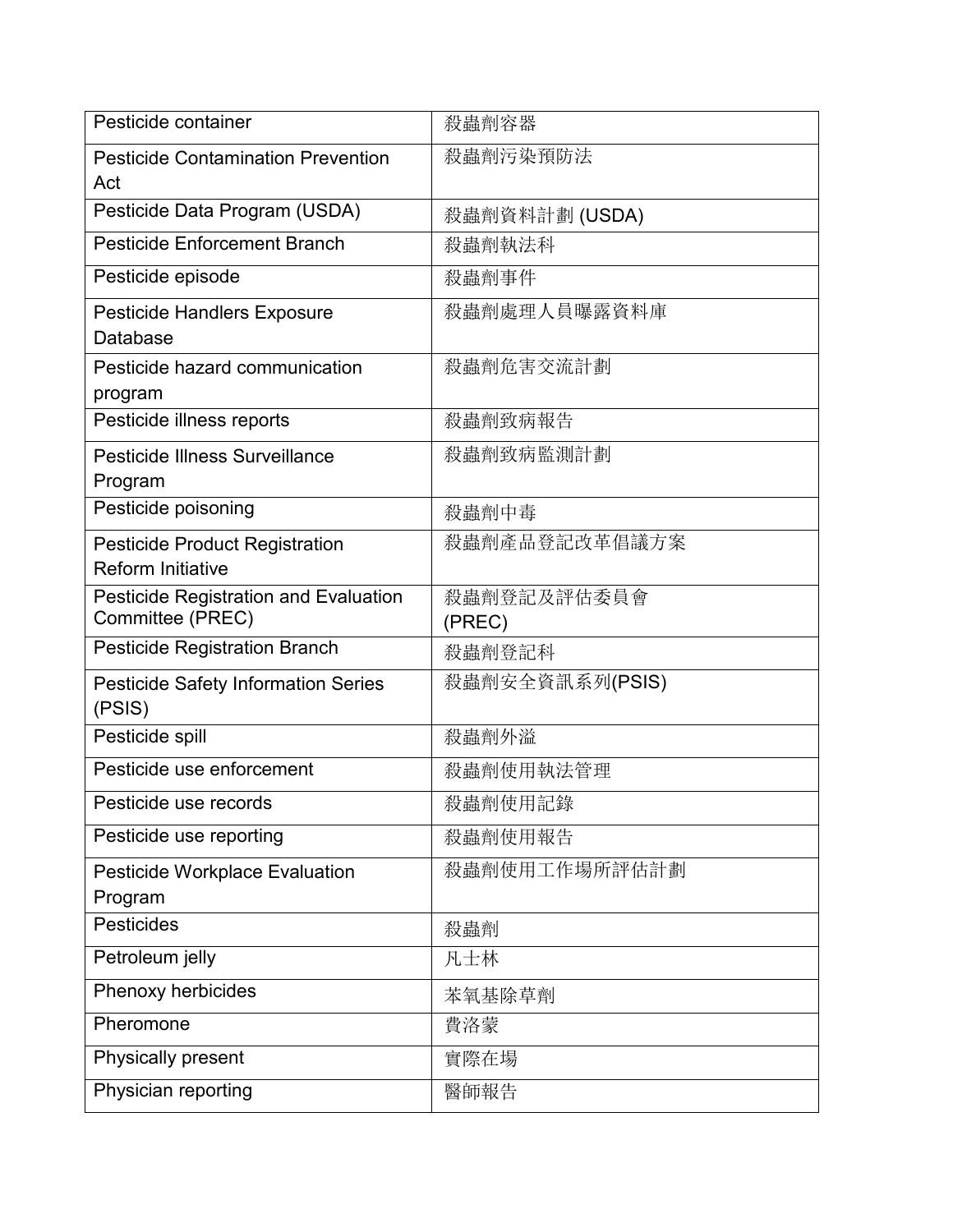| Phytotoxicity                    | 植物毒性          |
|----------------------------------|---------------|
| Plant growth regulations         | 植物生長調節        |
| <b>Planting beds</b>             | 種植床           |
| Pocket gopher                    | 囊鼠            |
| Point pollution, point source    | 點源污染,點源       |
| <b>Poison Control System</b>     | 毒物管制系統        |
| Postharvest (adj.)               | 採收後           |
| Posting, field posting           | 告示, 農田告示      |
| Powdery mildew                   | 白粉病           |
| Precautionary statements         | 預警聲明          |
| <b>Preharvest interval</b>       | 採收前間隔期        |
| Premature entry                  | 過早進入          |
| Private applicator certification | 私人施用員認證       |
| Private applicator certification | 私人施用員認證考試     |
| examination                      |               |
| Probabilistic                    | 概率            |
| Product chemistry                | 產品化學          |
| Product compliance program       | 產品合規計劃        |
| Product quality                  | 產品品質          |
| Product/label database (DPR)     | 產品/標籤資料庫(DPR) |
| Production agriculture monthly   | 農藥使用月報表       |
| pesticide use report             |               |
| Progress Report                  | 進度報告          |
| Property operator                | 物業經營者         |
| Proposition 65                   | 第 65 號提案      |
| Protective clothing              | 防護衣           |
| Protocol                         | 規程            |
| Psyllid                          | 木蝨            |
| Public comment period, 30-day    | 公眾評論期, 30天    |
| <b>Public hearing</b>            | 公聽會           |
| Public participation             | 公眾參與          |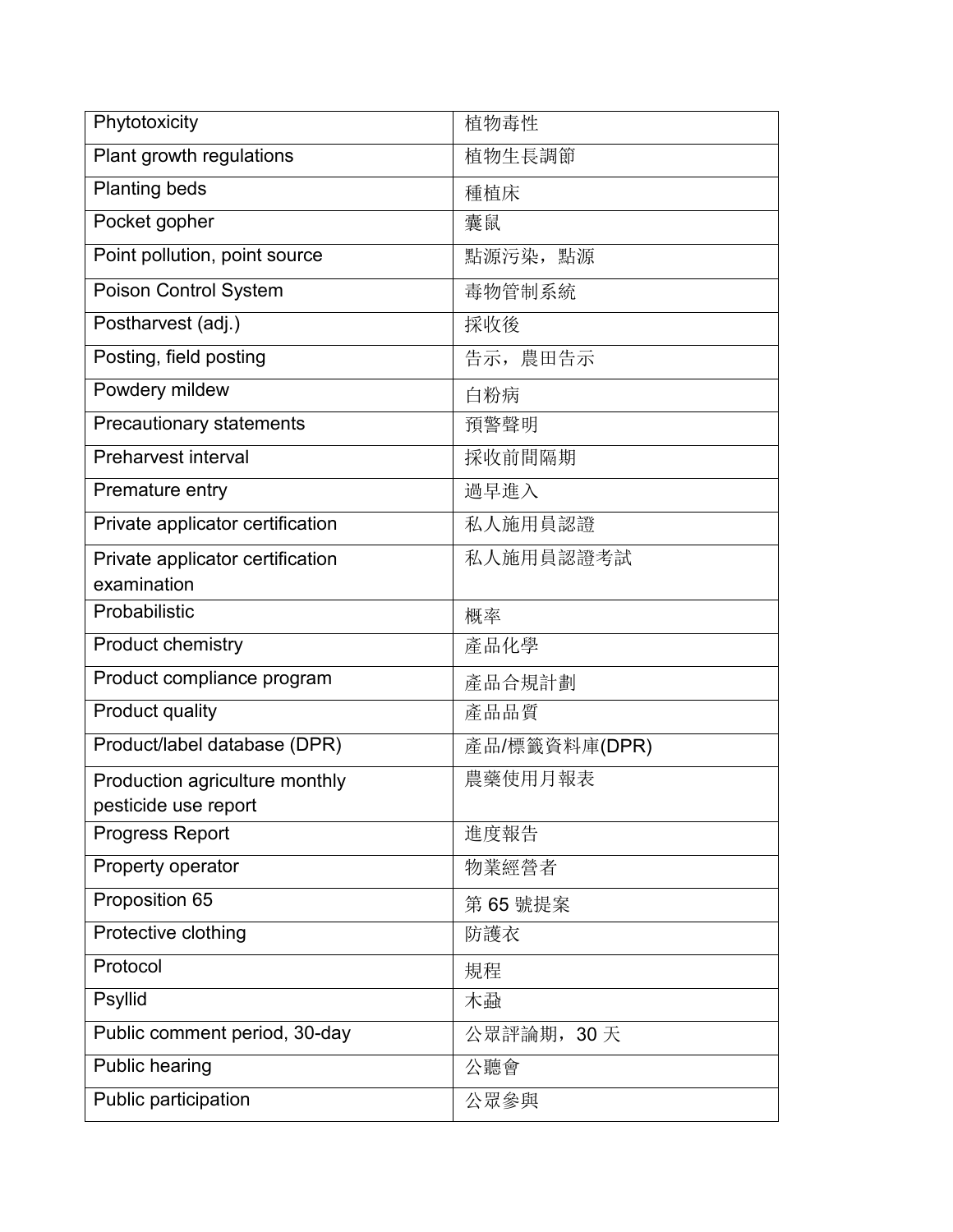| <b>Public Records Act</b>                                        | 《公共記錄法案》      |
|------------------------------------------------------------------|---------------|
| Purslane                                                         | 馬齒莧           |
| Rate                                                             | 速率            |
| Recordkeeping                                                    | 記錄保存          |
| Reduced-risk pest management                                     | 低風險害蟲管理       |
| Reevaluation                                                     | 重新評估          |
| Reformulation (as in "products<br>registered for reformulation") | 重新配方          |
| Regional office                                                  | 地區辦公室         |
| Registrant                                                       | 登記者           |
| <b>Registration and Health Evaluation</b><br><b>Division</b>     | 登記與健康評估分部     |
| Regulation                                                       | 規章            |
| Regulatory action                                                | 管制行動          |
| <b>Regulatory restrictions</b>                                   | 管理限制          |
| Renewal (product registration or<br>license)                     | 續延(產品登記或執照)   |
| Repellent                                                        | 驅避劑           |
| Requirement                                                      | 要求            |
| Research authorization                                           | 研究授權          |
| <b>Residential use</b>                                           | 住宅用           |
| Residue monitoring program                                       | 殘餘物監控計劃       |
| Residue testing                                                  | 殘餘物檢驗         |
| Residue tolerance                                                | 殘餘物容許量        |
| Residue, illegal                                                 | 非法殘餘物         |
| <b>Resources Agency</b>                                          | 資源管理機構        |
| <b>Respiratory protection</b>                                    | 呼吸防護          |
| Restricted entry interval (REI)                                  | 限制進入時間間隔(REI) |
| <b>Restricted material</b>                                       | 限制性材料         |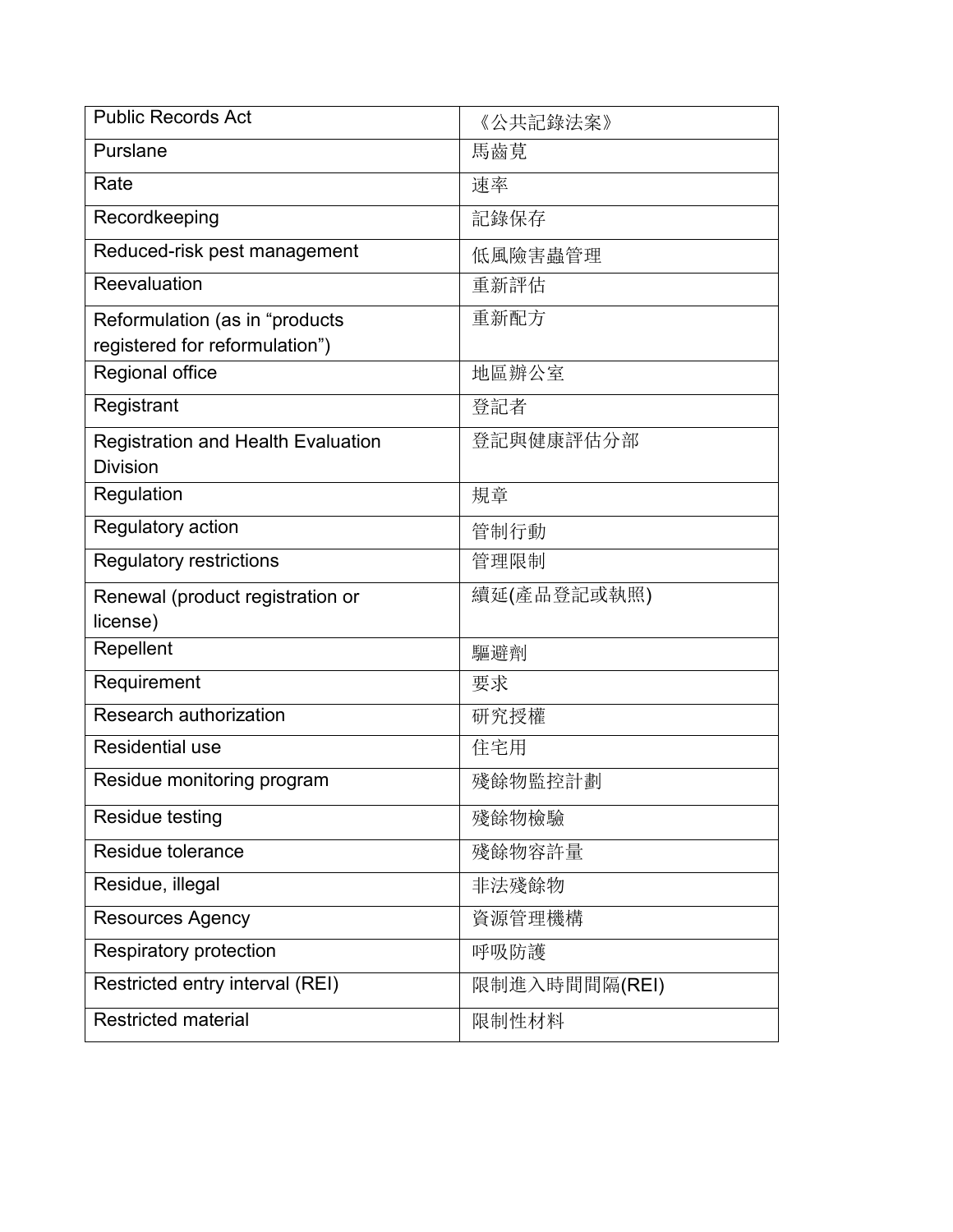| Restricted material permit                     | 限制性材料許可證       |
|------------------------------------------------|----------------|
| Restricted use (restricted use<br>declaration) | 限制性使用(限制性使用聲明) |
| Restricted use pesticide                       | 限制性使用殺蟲劑       |
| Right-to-know                                  | 知情權            |
| <b>Risk assessment</b>                         | 風險評估           |
| <b>Risk characterization</b>                   | 風險特徵描述         |
| <b>Risk characterization document</b>          | 風險特徵陈述文件(RCD)  |
| (RCD)                                          |                |
| Risk management                                | 風險管理           |
| <b>Risk mitigation</b>                         | 風險緩減           |
| <b>Rodenticides</b>                            | 殺鼠劑            |
| Rough bluegrass                                | 粗莖草            |
| Route of absorption                            | 吸收途徑           |
| Rulemaking                                     | 規則制定           |
| Ruffling                                       | 波動             |
| <b>Runoff</b>                                  | 逕流             |
| Ryegrass                                       | 黑麥草            |
| Safety glasses                                 | 護目鏡            |
| Safflower                                      | 紅花             |
| <b>Sanitizers</b>                              | 消毒劑            |
| Sap                                            | 樹汁             |
| Saw flies                                      | 鋸蜂             |
| Satellite office                               | 衛星辦公室          |
| <b>Scale</b>                                   | 秤              |
| Scales (e.g., invertebrates)                   | 介殼蟲(無脊椎動物)     |
| Scientific evaluation                          | 科學評估           |
| <b>Scientific Review Panel (SRP)</b>           | 科學審評小組(SRP)    |
| Screening level - health                       | 殺蟲劑殘留篩選水平      |
| Seasonal exposure                              | 季節性接觸          |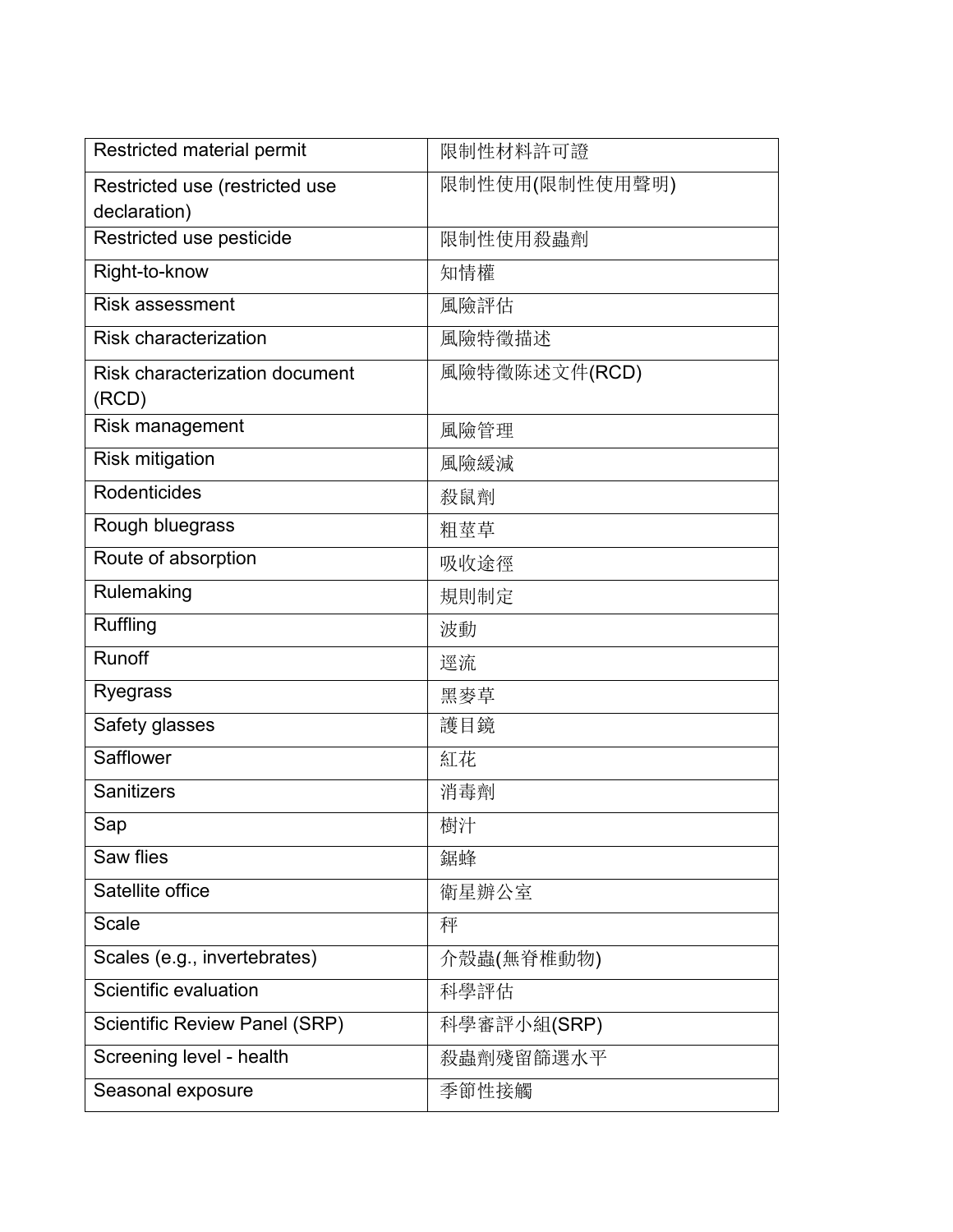| Section (geographic land unit)= 1      | 地塊(土地單位) = 1 平方英里或 640 |
|----------------------------------------|------------------------|
| square mile or 640 acres               | 英畝                     |
| Section 18 exemptions                  | 第18條款豁免項目              |
| Section 24(c) special local need       | 第 24(c) 條款本地特需 (SLN)   |
| (SLN) registration                     | 登記                     |
| Sedges                                 | 莎草                     |
| Self-contained breathing apparatus     | 自給式呼吸器                 |
| Sensitive site, sensitive area         | 敏感地點, 位置               |
| Service container                      | 維修容器                   |
| Shank injection                        | 柄注射                    |
| <b>Shoots</b>                          | 嫩芽                     |
| Sidebar                                | 側邊欄                    |
| Signal word                            | 警告語                    |
| Site identification                    | 場址認定                   |
| Site inspection                        | 現場稽查                   |
| Slimicide                              | 殺黏菌劑                   |
| Slough                                 | 泥沼                     |
| Slugs                                  | 蛞蝓                     |
| <b>Snails</b>                          | 蝸牛                     |
| Sod                                    | 草皮                     |
| Soil injection equipment               | 土壤注入設備                 |
| Sooty mold                             | 煤污病                    |
| Sowbugs/pillbugs                       | 潮蟲/球潮蟲                 |
| Special local need (SLN) registrations | 本地特需 (SLN) 登記          |
| Specialty crop                         | 特種作物                   |
| Spider mites                           | 葉蟎或果蟎                  |
| Spotted spurge                         | 斑地錦                    |
| Spray                                  | 噴劑                     |
| Spray (v.)                             | 噴灑                     |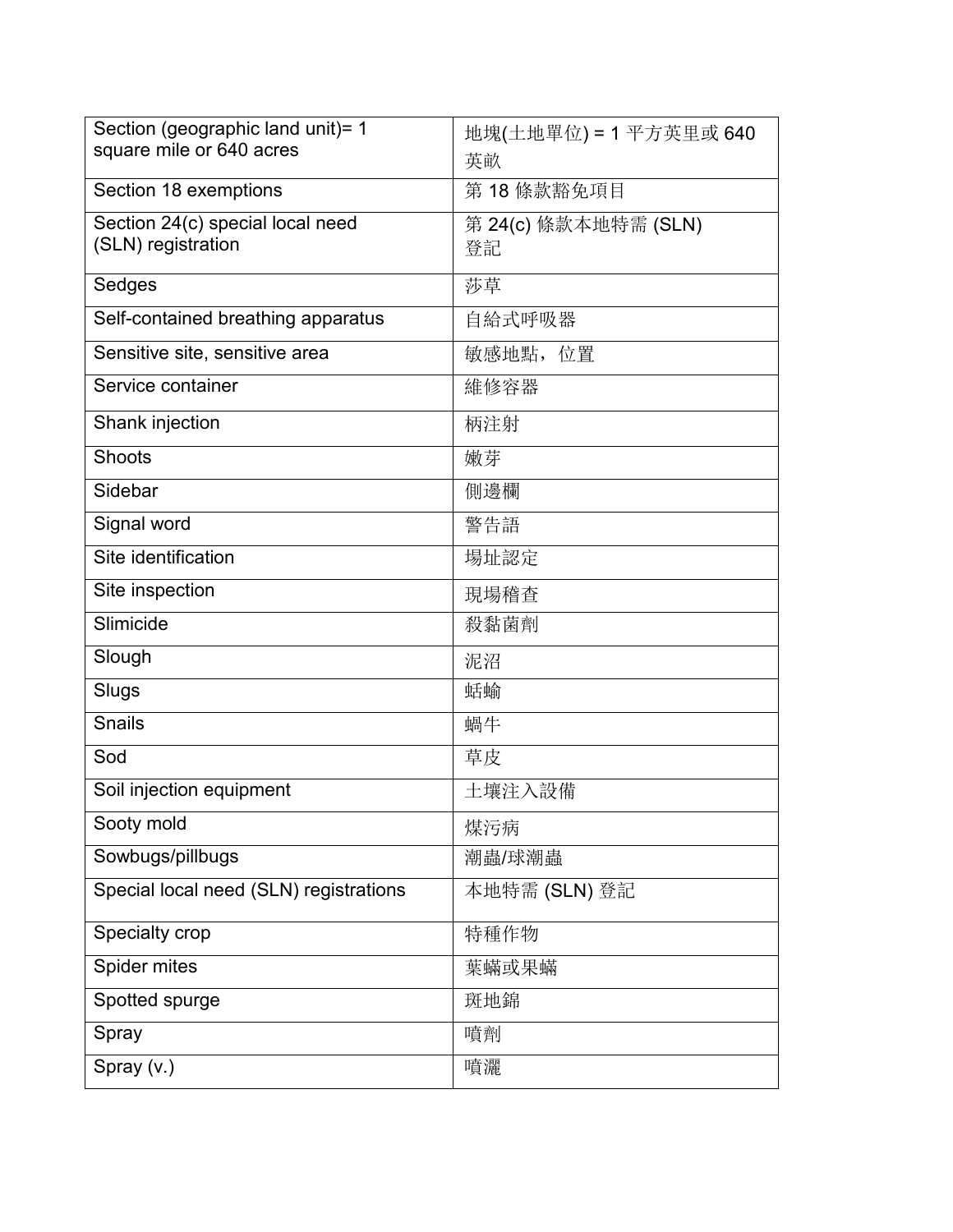| Spray adjuvant                                                                | 噴灑增效劑                  |
|-------------------------------------------------------------------------------|------------------------|
| Spray check devices                                                           | 噴灑檢查裝置                 |
| Spray drift                                                                   | 噴霧飄移                   |
| Spray tank                                                                    | 噴霧罐                    |
| Spray wand                                                                    | 噴霧桿                    |
| Spreader                                                                      | 撒播機                    |
| Sprinkler application                                                         | 噴灑施用                   |
| Sprinkler irrigation                                                          | 噴灑灌溉                   |
| Stakeholder                                                                   | 股東                     |
| State Implementation Plan (SIP)                                               | 州實施計劃(SIP)             |
| <b>State Water Resources Control Board</b>                                    | 加州水資源管理局               |
| State-local regulatory partnership                                            | 州與地方監管合作關係             |
| Statement of use classification                                               | 用途分類說明                 |
| <b>Statewide Permitting and Use</b><br><b>Reporting System (SPURS)</b>        | 全州許可與使用報告系統<br>(SPURS) |
| <b>Statewide Pesticide Regulatory</b><br><b>Activities Summary (Report 5)</b> | 全州殺蟲劑監管活動摘要(報告 5)      |
| <b>Statewide Prioritization Plan (with</b><br>CACs)                           | 全州重點項目計劃(與 CAC)        |
| <b>Stems</b>                                                                  | 莖                      |
| <b>Stonefruits</b>                                                            | 核果                     |
| Strategic plan                                                                | 戰略計劃                   |
| Structural civil penalty                                                      | 結構性民事罰則                |
| <b>Structural Pest Control Board</b>                                          | 用於建築結構害蟲防治管理局          |
| Structural pesticide                                                          | 用於建築結構的殺蟲劑             |
| Study guide                                                                   | 研究指南                   |
| Subchronic                                                                    | 亞慢性                    |
| Sunflower                                                                     | 向日葵                    |
| Supplemental label                                                            | 增補標籤                   |
| Supplied-air respirator                                                       | 供氣式呼吸器                 |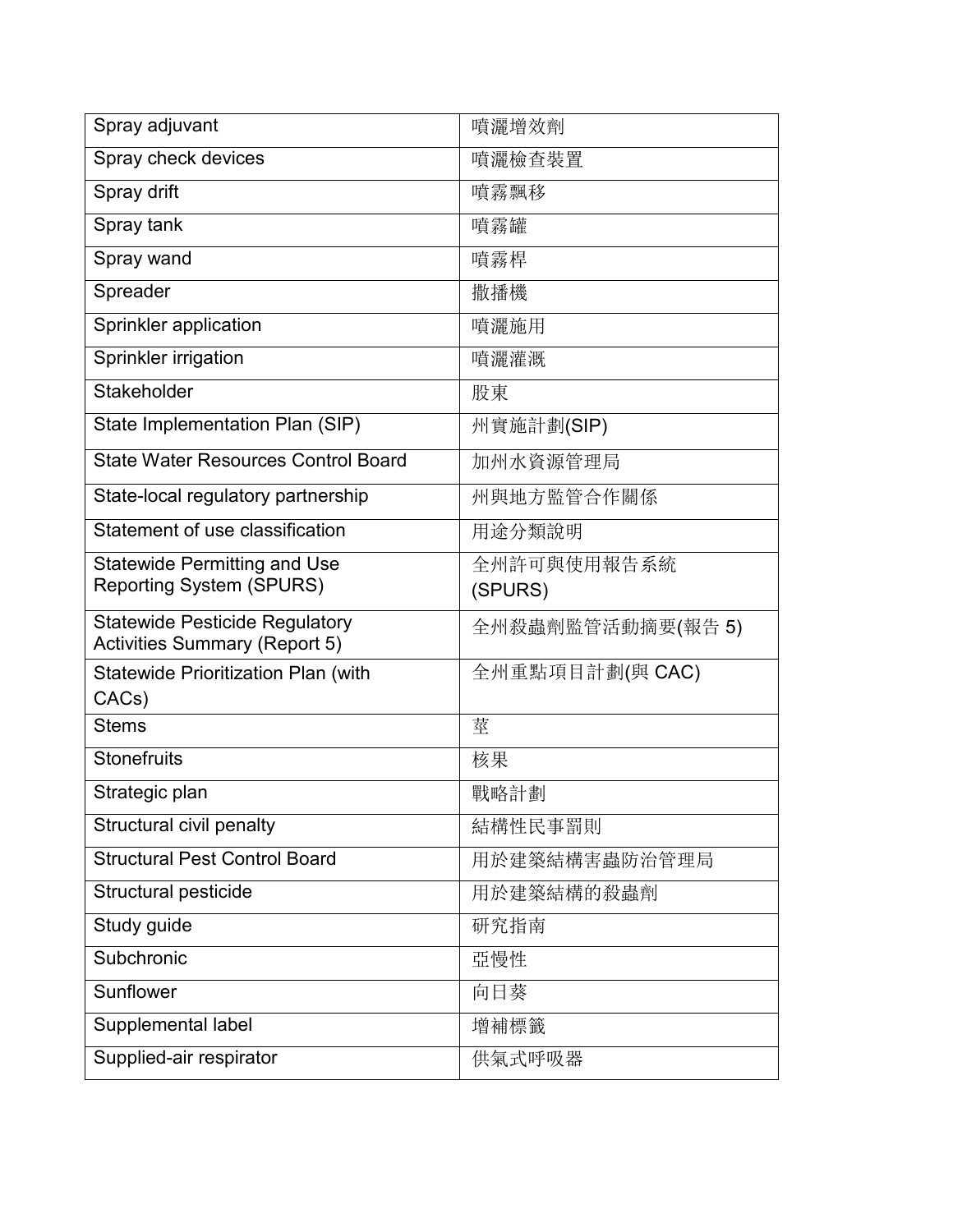| Surface runoff                         | 地面逕流          |
|----------------------------------------|---------------|
| Surface water                          | 地表水           |
| Surfactant                             | 表面活性劑         |
| Suspension (e.g., of a pesticide       | 暫停(例如, 殺蟲劑登記) |
| registration)                          |               |
| Sustainability                         | 永續性           |
| Sustainable agriculture                | 永續農業          |
| Swath width                            | 單次噴灑寬度        |
| Systemic                               | 系統性           |
| Tank mix                               | 桶混製劑          |
| Tape measure                           | 捲尺            |
| <b>Target pest</b>                     | 目標害蟲          |
| Target surface                         | 靶面            |
| Thatch                                 | 茅草            |
| <b>Thrips</b>                          | 薊馬            |
| Time-specific (information for permit) | 特定時間(許可證資訊)   |
| Tolerance (food)                       | (食物) 允許殘留濃度   |
| <b>Topping</b>                         | 覆蓋物           |
| Top soil                               | 表土            |
| Total maximum daily load (TMDL)        | 每日最大總負荷(TMDL) |
| Township (geographic land unit)        | 鄉鎮(地理單位)      |
| Toxic air contaminant (TAC)            | 有毒空氣污染物(TAC)  |
| <b>Toxicity</b>                        | 毒性            |
| Treated area, treated field            | 已處理區域, 已處理農田  |
| <b>Trowel</b>                          | 泥鏟            |
| True bugs                              | 半翅目           |
| Turf                                   | 草皮            |
| Turf grass                             | 草皮草           |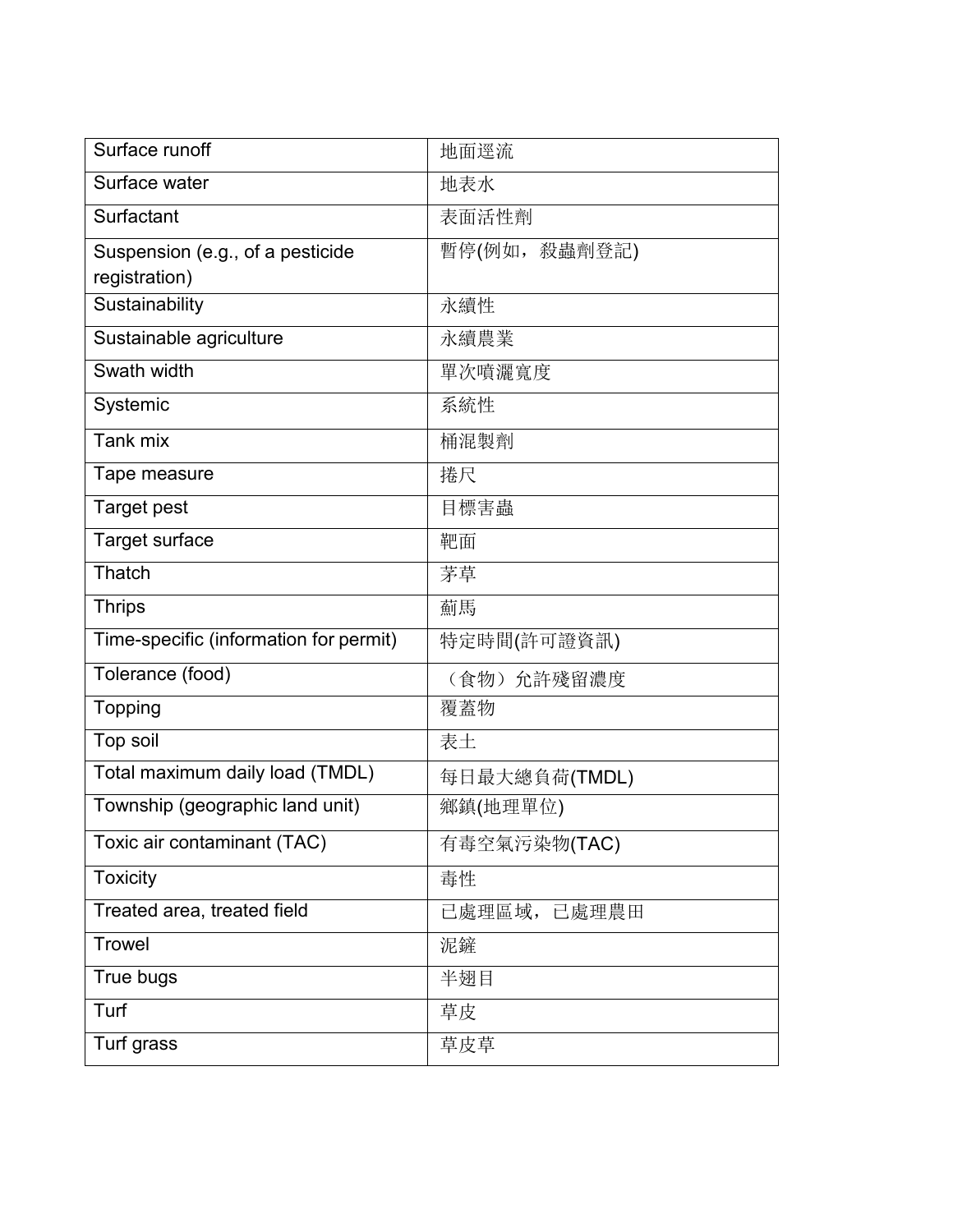| Twig blight                                                           | 枝枯病           |
|-----------------------------------------------------------------------|---------------|
| U.S. Department of Agriculture                                        | 美國農業部         |
| <b>U.S. Environmental Protection</b>                                  | 美國環保署         |
| Agency                                                                |               |
| <b>U.S. EPA Registration Number</b>                                   | 美國環保署登記號      |
| U.S. Food and Drug Administration                                     | 美國食品與藥物管理局    |
| Ultra low volume (ULV)                                                | 超低量(ULV)      |
| Uncertainty factor                                                    | 不確定因素         |
| University of California Cooperative                                  | 加州大學農業站       |
| Extension                                                             |               |
| University of California Integrated Pest<br><b>Management Project</b> | 加州大學綜合害蟲管理專案  |
| Unregistered pesticide                                                | 未登記殺蟲劑        |
| Use pattern                                                           | 使用模式          |
| Use reporting, full pesticide                                         | 完整殺蟲劑使用報告     |
| Use restriction                                                       | 使用限制          |
| Vector control                                                        | 病媒防治          |
| Volatile organic compound (VOC)                                       | 揮發性有機化合物(VOC) |
| Volatility                                                            | 揮發性           |
| Warning (as signal word on label)                                     | 警告(標籤警告用語)    |
| Warning agent                                                         | 加嗅劑           |
| Warning sign                                                          | 警告標誌          |
| <b>Water Quality Control Board</b>                                    | 水質管理局         |
| Watershed                                                             | 集水區           |
| Waterways                                                             | 水道            |
| Weed eater                                                            | 食藻動物          |
| Well inventory database                                               | 水井調查資料庫       |